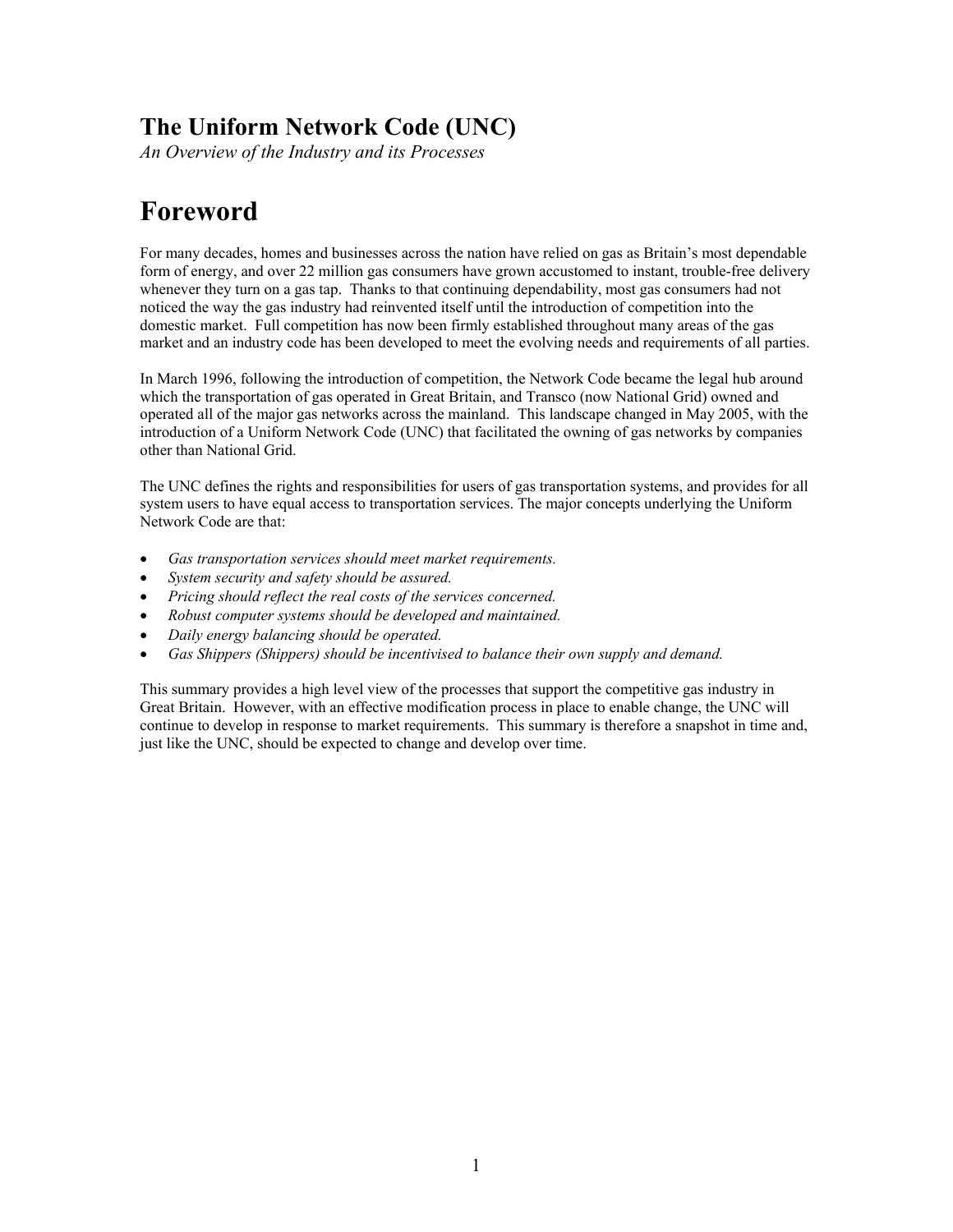# **Contents**

| $\mathbf{1}$ |                                                                              |  |
|--------------|------------------------------------------------------------------------------|--|
|              |                                                                              |  |
|              |                                                                              |  |
|              | 1.3 Terminals and Terminal Activities - Delivery Facility Operators (DFOs) 3 |  |
|              |                                                                              |  |
|              |                                                                              |  |
|              |                                                                              |  |
|              |                                                                              |  |
|              |                                                                              |  |
|              |                                                                              |  |
|              |                                                                              |  |
|              |                                                                              |  |
|              |                                                                              |  |
|              |                                                                              |  |
|              |                                                                              |  |
|              |                                                                              |  |
|              |                                                                              |  |
|              |                                                                              |  |
|              |                                                                              |  |
|              |                                                                              |  |
|              |                                                                              |  |
|              |                                                                              |  |
|              |                                                                              |  |
|              |                                                                              |  |
|              |                                                                              |  |
|              |                                                                              |  |
|              |                                                                              |  |
|              |                                                                              |  |
|              |                                                                              |  |
|              |                                                                              |  |
|              |                                                                              |  |
|              | 4.3 Capacity Trading – Buying and Selling Entry and Exit Capacity  17        |  |
|              |                                                                              |  |
|              |                                                                              |  |
|              |                                                                              |  |

Page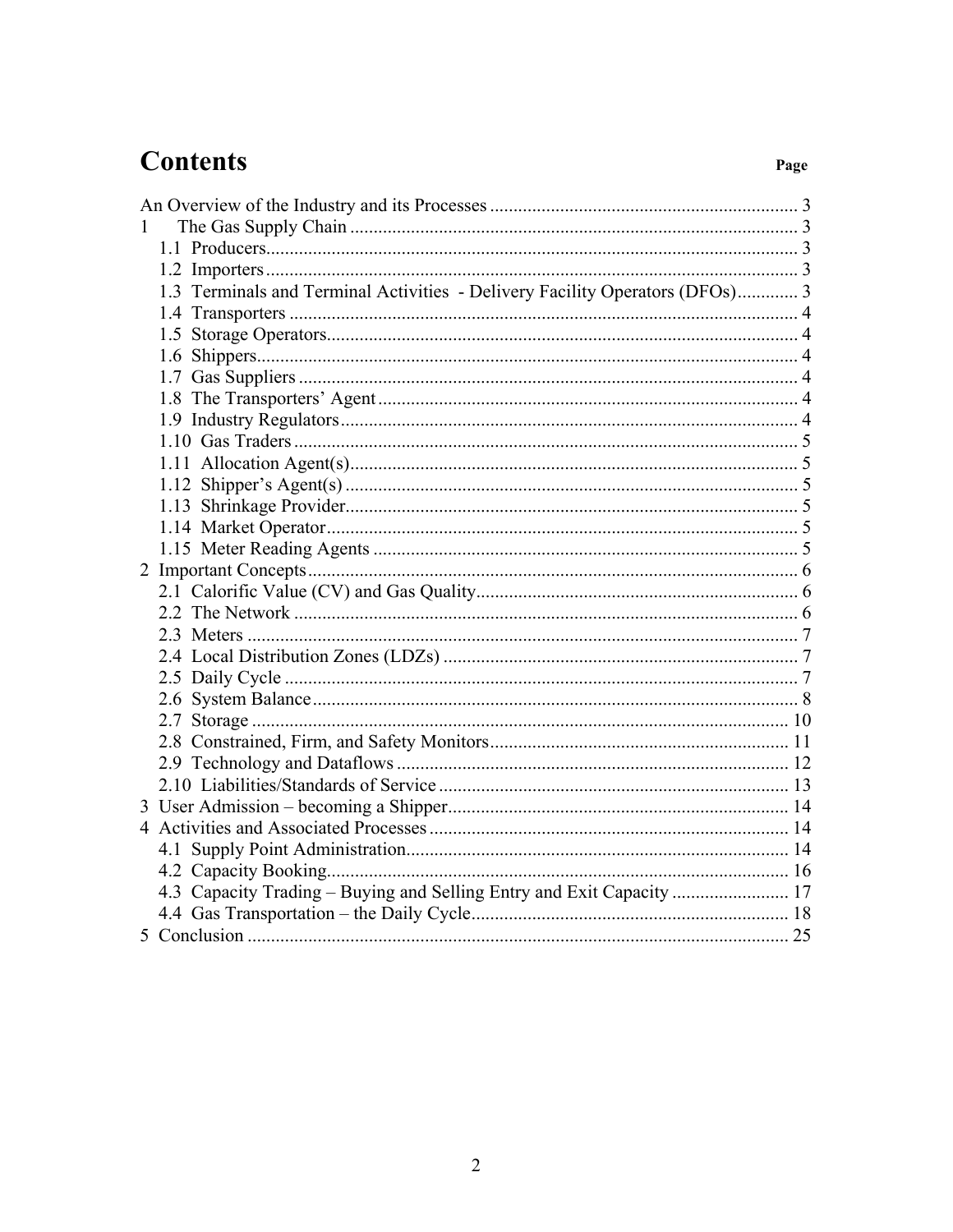# <span id="page-2-0"></span>**The Uniform Network Code (UNC)**

# **An Overview of the Industry and its Processes**

This document provides an overview of how the regime envisaged within the UNC is operated in practice.

# **1 The Gas Supply Chain**

Before considering the business activities and processes that underpin the UNC regime, here is a summary of who is involved in the gas supply chain and what they do. The participants include:

# **1.1 Producers**

Producers explore for gas, drill wells and operate gas production facilities. Until recently, almost all this country's gas came from offshore producers, and primarily from the North Sea. These offshore producers transport their gas to this country through undersea pipes.

### **1.2 Importers**

As North Sea gas supplies dwindle Britain needs to maintain its security of supply. To meet these requirements gas is now sourced via imports. There are two means of importation - by undersea pipeline and as a liquefied product (liquefied natural gas – LNG) by tanker.

Operated by Interconnector (UK) Ltd, a gas pipeline links Britain (Bacton) with continental Europe (Zeebrugge) and enables the flow of gas in both directions, into and out of Britain. (Further information can be found on the website: h[ttp://www.interconnector.com](http://www.interconnector.com/)). Shippers can contract for capacity to import and export gas through this pipeline. A second interconnector between Britain and continental Europe is due to start transporting gas from the Netherlands to Great Britain in December 2006.

(There are two other interconnectors connected to Britain. The Irish interconnector is owned and operated by Bord Gais Eireann, which transports gas from the Moffatt offtake in South West Scotland to Loughshinney near Dublin. The Scotland to Northern Ireland Pipeline (SNIP) supplies gas to Northern Ireland via the Bord Gais Interconnector, but starts at Twynholm in South West Scotland and runs to Ballylumford power station on the outskirts of Belfast. Currently these two pipelines can only be utilised in an export capacity.)

To receive LNG gas supplies by tanker importation, terminals have to be constructed and connected to the NTS. The terminal is used to berth and unload LNG ships, and store LNG prior to its regasification and delivery into the NTS. A terminal is now operational at the Isle of Grain (Kent), while new terminals are under construction at Milford Haven (Wales).

# **1.3 Terminals and Terminal Activities - Delivery Facility Operators (DFOs)**

These companies operate the gas processing facilities at terminals around Britain. The gas is processed, metered, and delivered to the Transporters.

There are seven main beach terminals: St Fergus, Bacton, Theddlethorpe, Easington, Barrow, Burton Point, and Teesside. The terminals monitor pressure and calorific value. The main functions of the shore facilities are to receive and meter the gas, monitor its quality and remove unwanted liquids and other contaminants.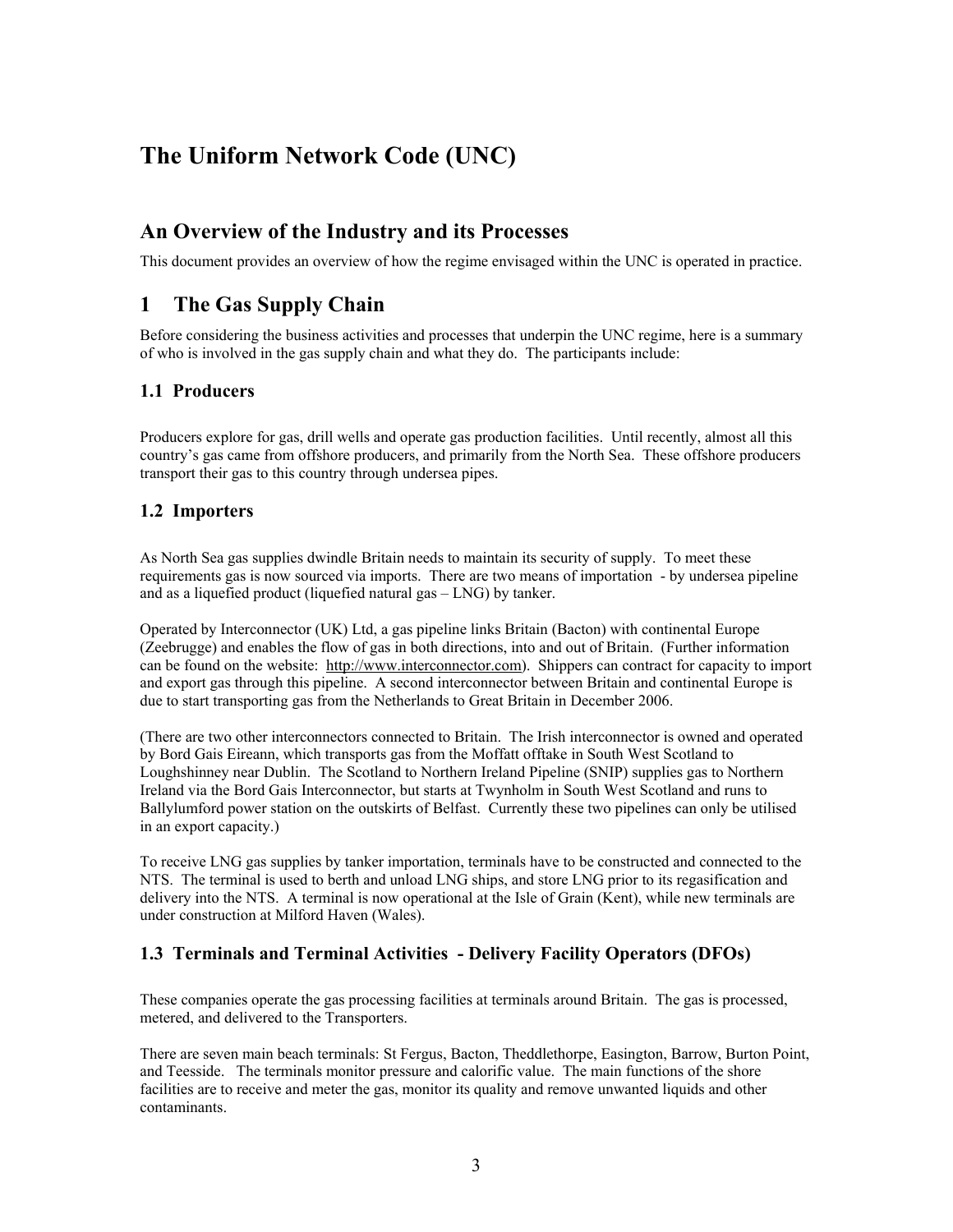# <span id="page-3-0"></span>**1.4 Transporters**

The Transporters operate the networks that transport gas from the terminals to the 22 million gas consumers in England, Wales and Scotland. British Gas originally owned and operated the entire network. Prior to the start of the UNC, Transco plc (now National Grid Gas plc) was the principal Gas Transporter licence holder, but with the introduction of the UNC new licences have been granted to reflect the introduction of new Transporters. National Grid operates the NTS, and each Local Distribution Zone (LDZ) is now operated by its relevant Transporter.

Each Transporter is required to develop and operate its pipeline network in an efficient, economical and safe manner. A list of organisations holding a current Gas Transporter licence can be found on Ofgem's website: w[ww.ofgem.gov.uk.](http://www.ofgem.gov.uk/)

# **1.5 Storage Operators**

Gas storage sites are generally linked to the NTS and Storage Operators operate one or more of these facilities in which gas can be stored.

### **1.6 Shippers**

Companies that have acceded to the UNC and have been granted a Gas Shipper Licence buy gas from the Producers, sell it to the Suppliers, and employ the Transporters to transport the gas to consumers. A Shipper may also store gas with a Storage Operator to help it manage the balance between its supplies and the consumer's demand. A Shipper's licence requires it to be reasonable and prudent in the way it uses the Transporters' pipeline networks. A list of organisations holding a current Gas Shipper Licence can be found on Ofgem's website: [www.ofgem.gov.uk](http://www.ofgem.gov.uk/).

# **1.7 Gas Suppliers**

A company with a Gas Supplier Licence granted by Ofgem contracts with Shippers to buy gas, which it then sells to industrial and domestic consumers. A Supplier may also be licensed as a Shipper. However, a Supplier that is not also a Shipper has no direct relationship with the Transporters. A list of organisations holding a current Gas Supplier Licence can be found on Ofgem's website: [www.ofgem.gov.uk](http://www.ofgem.gov.uk/).

# **1.8 The Transporters' Agent**

The Transporters' Agent provides a number of core services that support the contractual and licence obligations of the Transporters. Jointly owned by the five gas Distribution Network companies and National Grid's Transmission business, xoserve acts as the Transporters' Agent to deliver centralised core services, including Supply Point Administration, Demand Estimation, recording and calculation of transportation volumes, Energy Balancing, invoicing, and the management of information systems.

#### **1.9 Industry Regulators**

The Gas and Electricity Markets Authority (GEMA) is a non-ministerial Government department and regulator of the GB onshore gas industry. The Office of Gas and Electricity Markets (Ofgem, [www.ofgem.gov.uk\)](http://www.ofgem.gov.uk/) supports GEMA. It grants the licences needed by the Transporters, Shippers and Suppliers.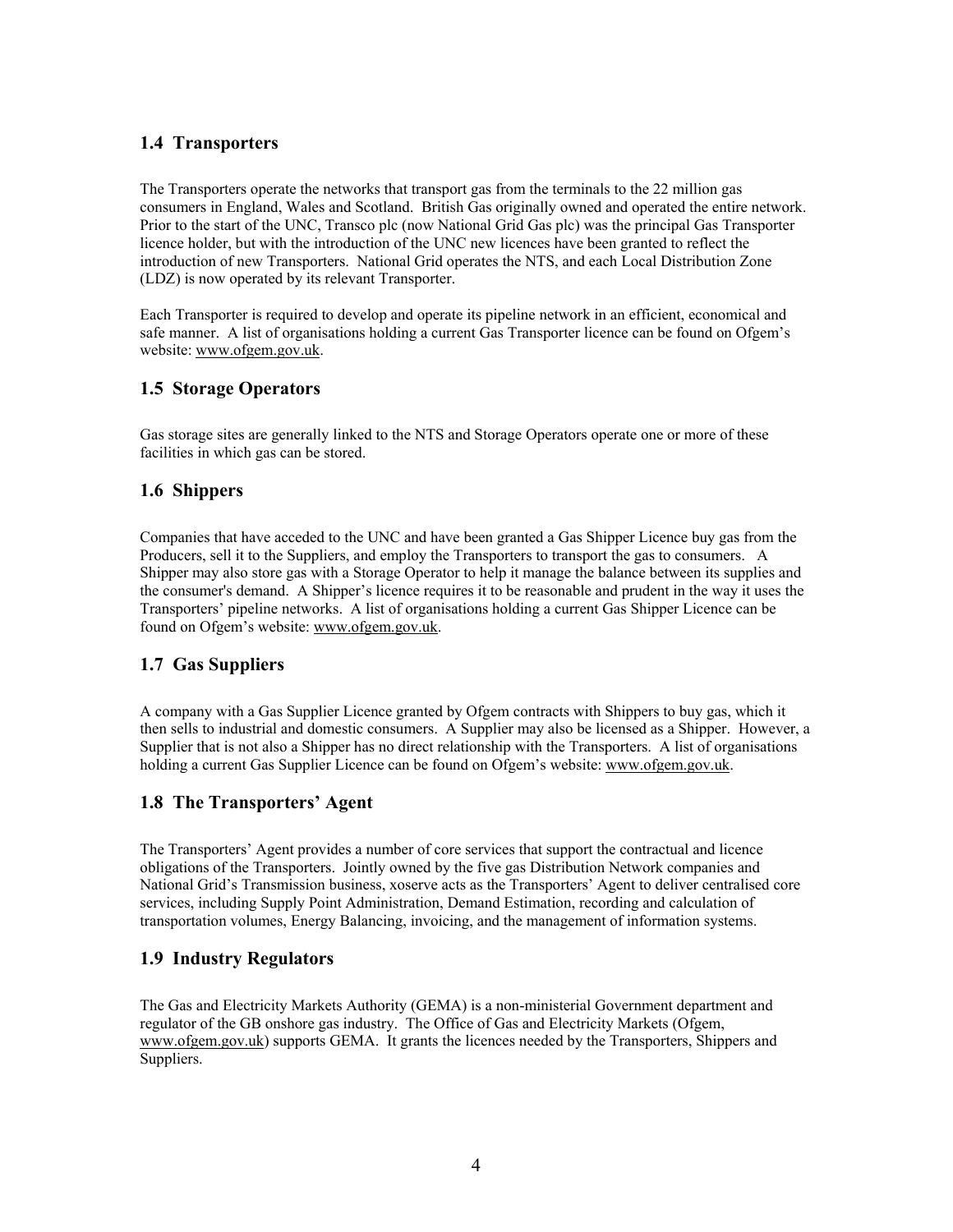<span id="page-4-0"></span>The Health and Safety Commission (HSC) is responsible for health and safety regulation in Great Britain. The Health and Safety Executive (HSE, [www.hse.gov.uk](http://www.hse.gov.uk/)) is the main enforcing authority that works in support of the Commission, and regulates health and safety in offshore gas and oil installations as well as the safety of the gas networks.

# **1.10 Gas Traders**

These companies buy and sell gas from each other before it reaches the consumer. They operate in the Onthe-Day Commodity Market (OCM) or other markets that provide ways of obtaining gas without needing a long-term contract with a Producer. These companies must hold a Gas Shipper Licence.

# **1.11 Allocation Agent(s)**

These act for Shippers both at Shared Supply Meter Points and at entry points. The Allocation Agent calculates how much of the gas input at an entry point (or offtaken at an exit point) should be apportioned to each Shipper and then informs the Transporters, who use the values when calculating transportation charges.

# **1.12 Shipper's Agent(s)**

A Shipper may choose to employ an agent (referred to as a 'User Agent' in the UNC) to carry out all or some UNC processes/activities on its behalf, e.g. to inform the NTS of the quantity of gas the Shipper plans to transport each day.

# **1.13 Shrinkage Provider**

This is a role carried out by each Transporter, as each Transporter is responsible for obtaining the gas that is needed to fuel the compressors and balance any leakage in its transportation network.

# **1.14 Market Operator**

The Market Operator, currently APX Gas, is responsible for the provision and operation of the On-the-day Commodity Market (OCM).

# **1.15 Meter Reading Agents**

These companies obtain meter readings from consumers' meters and provide them to Suppliers to enable the gas consumed to be billed. Meter readings are also passed to Transporters to enable Shippers to be billed for gas transportation.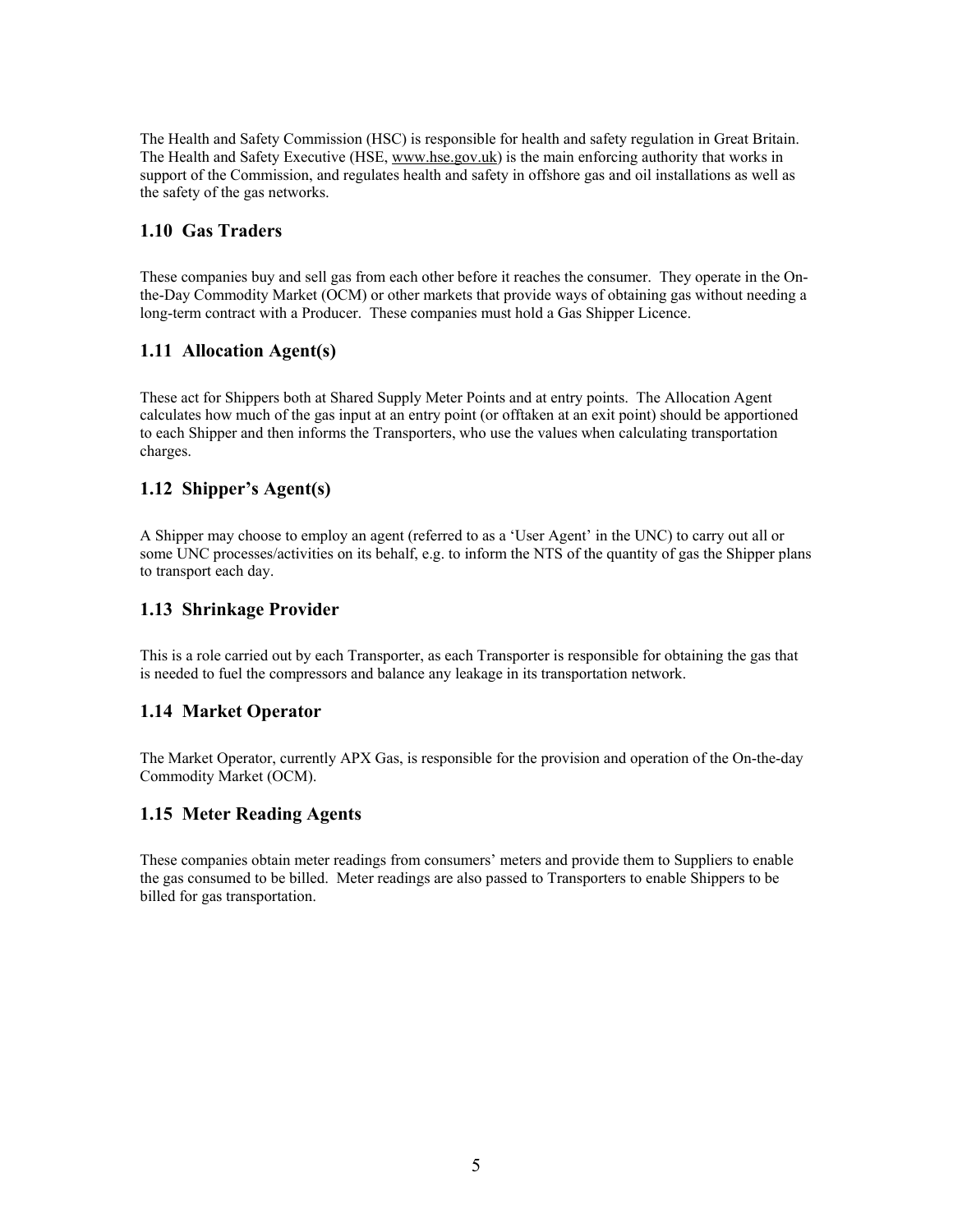# <span id="page-5-0"></span>**2 Important Concepts**

There are a number of basic concepts that are central to an understanding of several of the business processes. These are described below.

# **2.1 Calorific Value (CV) and Gas Quality**

When you withdraw cash from a bank, you do not expect to receive the same notes and coins that you originally deposited. Similarly, the gas used by a Shipper's consumers is probably not the same gas that the Shipper bought from a Producer.

This makes better sense if you do not think of the gas in its physical state, but of the energy it represents. The Shipper inputs a certain quantity of energy and its customers consume the equivalent quantity of energy. This is why the Transporters account and invoice for the gas which they transport and store in energy units (kWh - kilowatt hours).

The ratio of energy to volume for gas is referred to as its Calorific Value (CV). CV is measured by calorimeters, which are situated at the terminals and other strategic points around the networks. Most measurements are taken in volume terms and converted to energy units by applying the CV from the nearby calorimeter(s), following an agreed approach.

For a gas to be accepted into the NTS it must meet the specification contained within the Gas Safety (Management) Regulations 1996. Each Transporter is required to deliver gas within a fairly tight range of Wobbe Index (which is dependent on CV) to ensure the gas burns safely in consumer appliances. Some gas is of a quality that is outside this range, but this gas can be processed or blended with other gas before its entry to the networks to bring it within the safe specification. The relationship between the volume of gas and its energy content is important to all gas pipelines, which are designed to move a certain volume of gas. Shippers must therefore specify the CV of the gas when they nominate how much they intend to input to the networks each day.

# **2.2 The Network**

The most efficient way to move large quantities of gas over long distances is through a large diameter pipe at high pressure. This method is used to take gas between the terminals, the storage facilities, the sites of several very large consumers of gas (for example gas fired power stations), and specific regional sites for subsequent local distribution. The national high-pressure network is called the National Transmission System (NTS) and contains around 6,300 km of pipeline. Gas enters the NTS at a pressure of up to 85 bar.

Gas leaves the NTS either via an offtake into a Local Distribution Zone (LDZ), or directly to a large industrial user connected to the NTS (a 'direct connect'). Following its passage through a NTS/LDZ offtake, compressor stations help to move the gas through a series of decreasing pressure tiers (down to 25 millibar) until it reaches the consumer. Each tier progressively reduces the pressure to that needed for safe operation of consumer appliances and to meet legislative requirements.

There are a number of specialist engineering services associated with the offtake of gas that Shippers may choose if it is appropriate to their sources of supply or customer portfolio. These include:

- Compression services these raise the gas pressure to meet System entry or specific consumer requirements.
- Preheating gas some supply points are fed directly from the high-pressure System. When pressure is reduced the gas temperature also falls. The Transporters can heat the gas before handing it over so that, despite the pressure reduction, it is at the required temperature.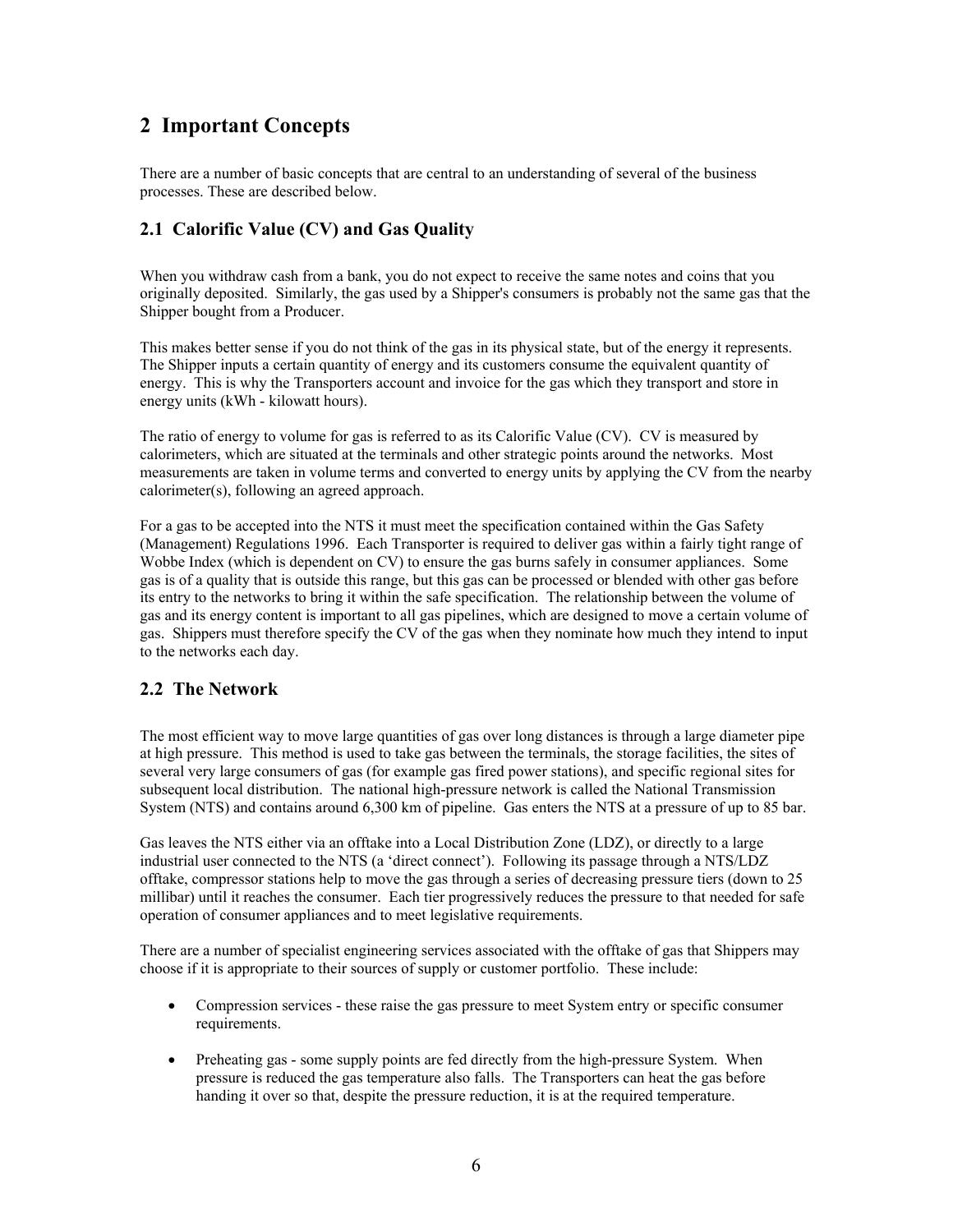<span id="page-6-0"></span>• Frequency Response and Ramp Rate Notice Period – these provide gas-fired power stations with the facility to respond to electricity grid balancing requirements.

# **2.3 Meters**

The Transporters' charges are based on a daily energy balance and, to support this process, meters (which may be read remotely) are installed on the networks at the input points and at large Offtakes. Some meters provide a continuous reading; others (data loggers) can be read on demand. These Offtake meters measure the volume of gas consumed each day, and supply points fitted with such devices are called Daily Metered (DM) sites.

With current technology, it is not practical or economic to install daily read devices at all 22 million supply points and most of these are still read using traditional meter reading methods. These sites are referred to as Non Daily Metered (NDM) sites and can be read at monthly, six-monthly or even longer intervals.

# **2.4 Local Distribution Zones (LDZs)**

To charge Shippers for transporting the gas consumed by their NDM sites, the gas networks are divided into zones, for which the total output demand can be measured each day. These zones, called Local Distribution Zones (LDZs), are based on groups of Offtakes from the NTS and are operated by the DNOs.

### *2.4.1 NDM Consumption*

Daily measurements record the total consumption in an LDZ and the total consumption by the DM sites located within the LDZ. After taking into account changes in gas inventory within the LDZ (known as Stock Change) and estimated shrinkage, the difference between these two totals gives the NDM consumption for that LDZ. By applying an agreed formula this amount is then divided between (and appropriately invoiced to) the Shippers who supply gas to that LDZ. This process is termed RbD (Reconciliation by Difference).

#### *2.4.2 Exit Zone*

On a particular day, a supply point may receive its gas via any of the Offtakes within its LDZ. However, on the day of highest demand (peak day) there is an optimum arrangement in which the Offtake(s) serving each supply point can be identified precisely. The supply points for each Offtake on a peak day are therefore grouped into another type of zone - an Exit Zone. This is then used as the basis for the exit charges that Transporters apply to Shippers.

# **2.5 Daily Cycle**

Although there are some business processes that occur once, or at irregular intervals, the principal operations of Transporters are based around a daily cycle.

The daily cycle of gas transportation is divided into three phases - getting ready for the Gas Flow Day, operating during the Gas Flow Day, and accounting after the Gas Flow Day. Activities and processes are therefore geared to, and often referred to as, taking place Before the Day, During the Day, or After the Day.

The "Gas Flow Day" means, in relation to the application of any provision of the Code, the Day in relation to deliveries, offtakes or flows of gas or other operations on which such provision is to apply. (UNC GTC2.2.1(c)).

The 'Day' means the period from 06:00 hours on one day until 06:00 hours on the following day. (UNC GTC2.2.1(a)).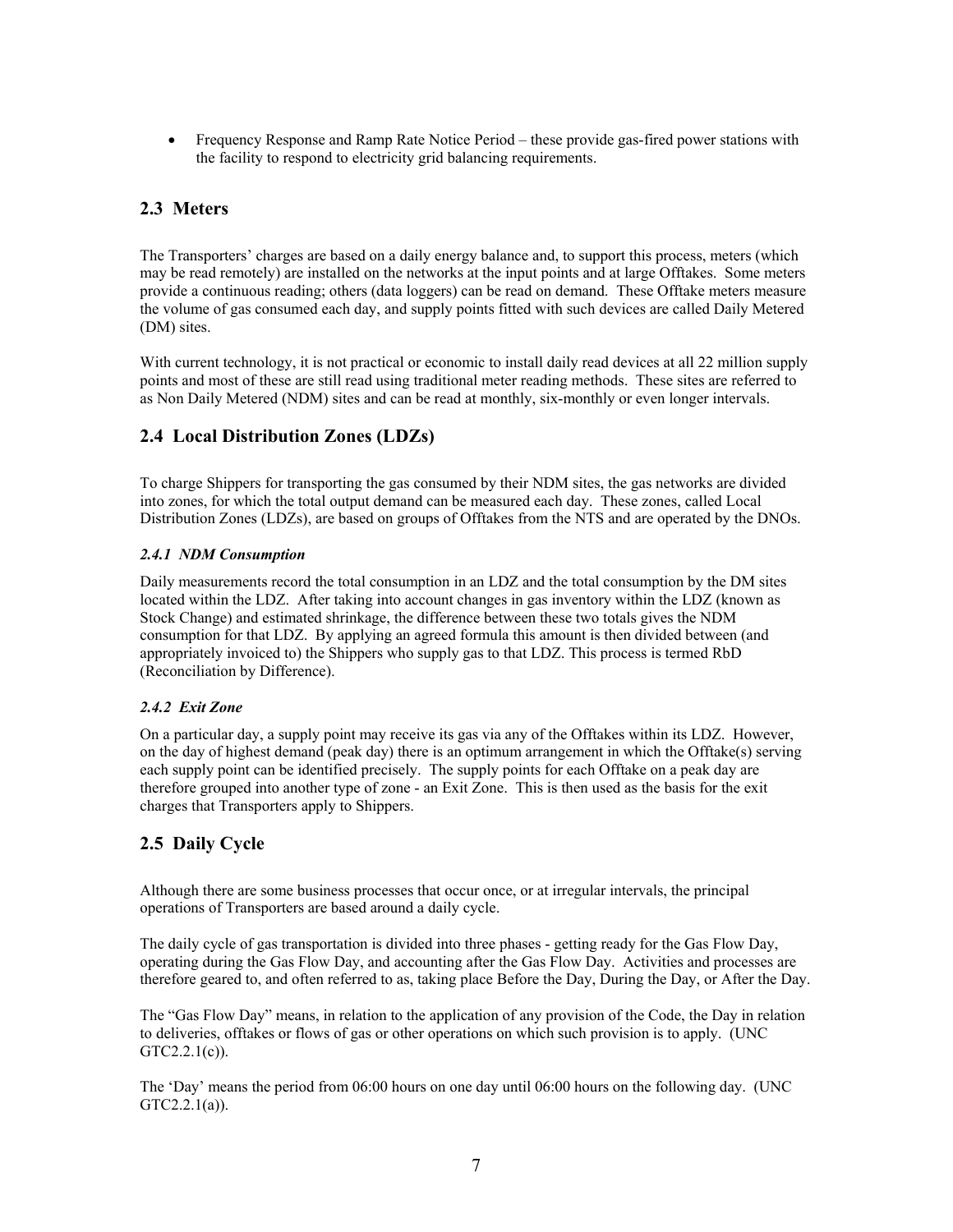# <span id="page-7-0"></span>**2.6 System Balance**

#### *2.6.1 National Balancing Point (NBP)*

The National Balancing Point (NBP) is a notional point to which all gas entering the NTS is assumed to flow. Similarly gas leaving the NTS is assumed to come from the NBP. The NTS is therefore 'balanced' at the NBP.

A Shipper's fundamental requirement is to get gas to its customers by inputting and offtaking gas via the transportation System, and the basic transportation services therefore enable Shippers to 'input' gas into the NBP (entry service) and to 'output' gas from the NBP (exit service).

#### *2.6.2 On-the-day Commodity Market (OCM)*

This provides a screen based anonymous gas trading market in which the Shippers and Transporters (in their role as Shrinkage Providers) can post bids and offers to buy or sell gas either at the NBP or at other specific points on the gas network.

The NTS uses this market as a means of securing or disposing of gas in order to keep the System in balance.

#### *2.6.3 Physical Transportation*

It is not meaningful to think of a Shipper's gas travelling along a particular route. The entry and exit points are known, but what happens in between depends on several factors. For example, what other quantities are being transported that day? From where to where is the gas going? Are there any temporary constraints, such as compressor maintenance, which affect the route the gas can use?

From a physical viewpoint, just like a road network, there are often several routes that could be used to move gas between two points – and gas does not always flow in the same direction along each length of pipe.

#### *2.6.4 Shrinkage*

Shrinkage is the term for combined energy losses within the transportation system. For the NTS, it is the difference between the measured energy input to the NTS and that actually delivered to directly connected consumers and LDZs. For LDZs, shrinkage is estimated from the flow of gas into LDZ and an annually derived factor. This factor is determined from the physical characteristics of the LDZs, taking into account leakage surveys, estimated levels of theft and gas used by the DNO itself for transportation purposes.

#### *2.6.5 Demand Forecasting*

A significant proportion of the gas usage in Great Britain depends on weather conditions, particularly windspeed and temperature, and the forecasting of gas demand is required to make sure that the gas transmission system can be operated in a safe and reliable manner. Gas demand forecasts are made for each of the LDZs at regular times each day, but further forecasts may be made if the weather forecast or demand changes.

#### *2.6.6 Balancing the System - Who maintains the balance?*

What goes into the System must come out, and this gas industry variation of 'what goes up must come down' is obvious, but also raises an important question: *Who is responsible for balancing the gas used by consumers with the gas that is input from the Producers?* 

The safety and efficiency of the System depends on the balance being consistently achieved, and ideally each Shipper should control a balance for its own customers. If it does not, the NTS, on behalf of the Transporters, is obliged to restore the balance through measures such as purchases or sales of gas, which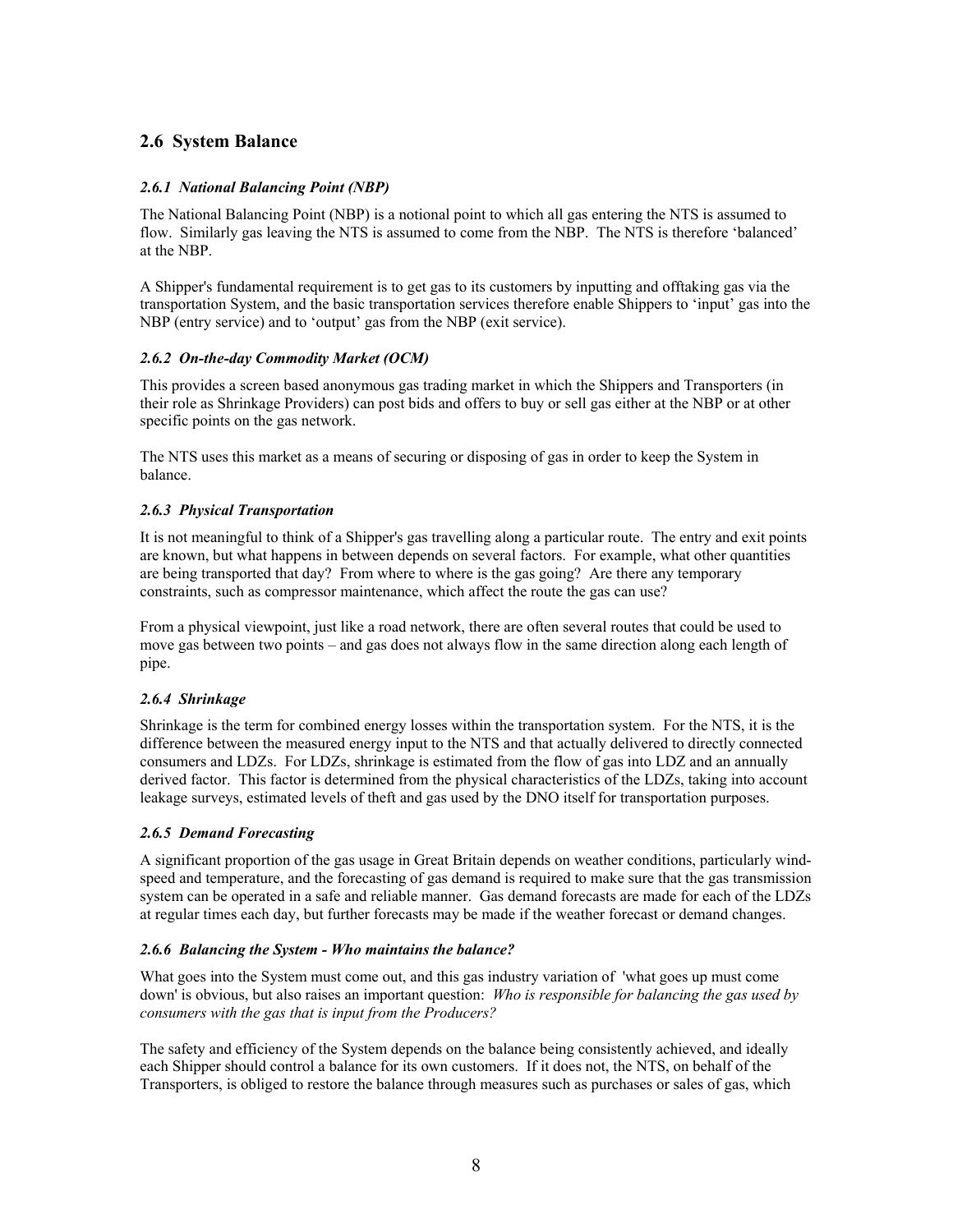then incur additional costs. Similarly, a Shipper's behaviour generates extra costs if it ships much more or much less gas than it has previously stated.

Due to weather variations, unplanned gas production restrictions, and other uncertainties it is not feasible to require every Shipper to nominate exactly and to be in balance at all times. Therefore the UNC regime assigns responsibility for balancing as follows:

- the NTS is responsible for ensuring the physical balance of the total System; and
- each Shipper is financially responsible for the costs incurred each day to manage an imbalance in its supply and demand or a difference between its gas nominations and actual flows.

Similarly the NTS and the Delivery Facility Operators (DFOs) have agreed Local Operating Procedures (LOPs). Their main purpose is the Daily Flow Notification (DFN) in which a DFO tells a Transporter what flow it believes will enter the Transporter's system at that Delivery Facility during the next day.

Each time a DFO receives a significantly revised nomination from a Producer, it sends a revised DFN to the Transporter. DFNs, in conjunction with other information, are used to inform the way the NTS is configured and the measures that may be needed to maintain a System balance.

The operator of the NTS is financially incentivised to take efficient System balancing actions. This incentive encourages the NTS to buy or sell gas for balancing purposes at close to, or better than, the average price of gas traded on the OCM for that Gas Flow Day.

To ensure System security and maintain the balance the NTS utilises a variety of 'balancing tools':

- Buying /selling gas on the OCM
- Use of Operating Margins (OM) Gas
- Local action (interruption, curtailment of inputs, use of constrained LNG)
- National/Local Emergency Procedures.

#### *2.6.7 Interruption*

When demands on the System exceed the capacity it is necessary to reduce demand to overcome the shortfall and maintain safe and secure supplies to 'firm' consumers. Certain large consumers are required to interrupt their gas supply for agreed periods, in exchange for a reduction in transportation charges. Such consumers might be expected to make alternative fuel arrangements, such as stored petroleum distillate, so that their operations can continue.

If a capacity constraint occurs in the NTS interruption is generally invoked over a wide area. However when a constraint occurs in a LDZ it may only affect a small number of consumers in a particular locality. As a result of this some consumers may experience more frequent interruption than others, depending on location and severity of local weather conditions, or other circumstances, e.g. emergency. (See also below, section 4.4.2 During the Day; (e) Interruption Requirements.)

#### *2.6.8 Planned Maintenance*

Planned maintenance is carried out at scheduled intervals on plant, pipelines and equipment, in order to prevent sudden unexpected failure or breakdown.

The frequency of maintenance intervals is carefully planned to cause minimal disruption to the gas transportation system. When maintenance is carried out on the high-pressure network it is sometimes necessary to isolate and decommission a pipeline, and it is therefore essential that sufficient capacity is available in the rest of the network to meet demand.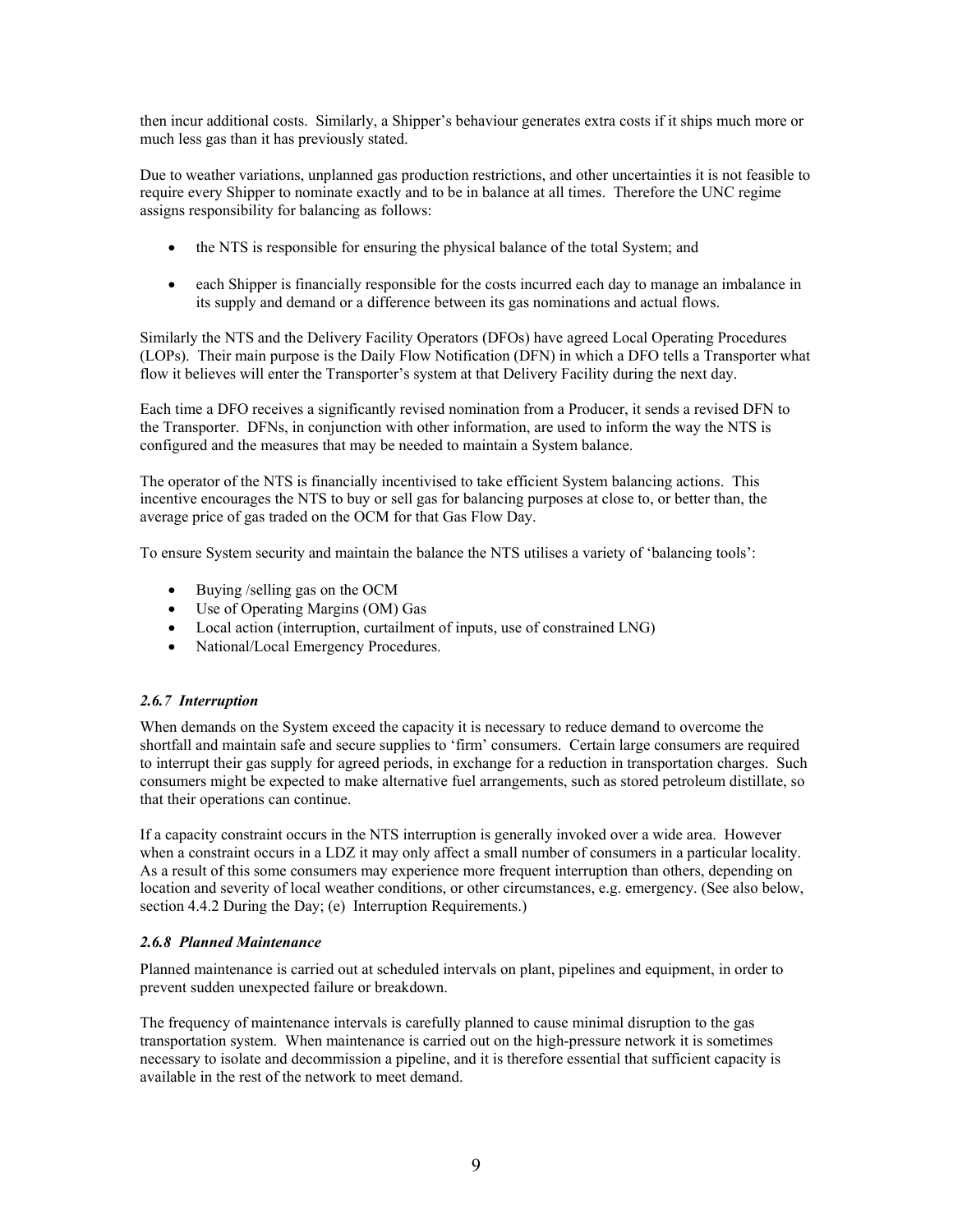<span id="page-9-0"></span>Whilst maintenance is carried out at various points of the Total System, the UNC only covers maintenance of the NTS itself. Details of the programme of planned maintenance on the NTS, called the 'April Maintenance Programme', are issued by 01 April each year, and an updated version, the 'October Maintenance Programme', is also published (by 01 October).

## **2.7 Storage**

The Transportation System has a number of storage facilities connected to it, and in general these are treated in the same way as other inputs and outputs.

#### *2.7.1 Storage Facilities*

The different types of storage facilities in use in Great Britain are:

(a) Liquefied Natural Gas (LNG) facilities

There are currently four LNG storage facilities around the country. Gas is cooled until it becomes liquid (at -160 degrees Celsius) and is then stored in insulated metal tanks. Each tank holds about 10 million therms, and there are between one and four tanks at each site. The LNG facilities have high deliverability compared to the volume stored, and can generally be emptied in around five (5) days. LNG facilities are 24 hour operations and can start feeding gas into the System within one hour (from cold it takes 11 hours).

(b) Salt cavities

Dissolving underground salt layers creates this type of storage facility. One example is the Hornsea facility in East Yorkshire, where nine large cavities have been created 1800 metres below ground, providing about 120 million therms of storage.

(c) Depleted gas fields

Gas is compressed back into the field for subsequent use. The offshore facility Rough, connected to the Easington terminal, is by far the largest depleted gas field, with a total capacity of more than 1,000 million therms. Onshore fields can also be used.

National Grid LNG Storage, a subsidiary of National Grid plc, operates the LNG storage facilities; the terms of its services are included in the UNC and are summarised below (see ). Other companies operate other storage facilities.

#### *2.7.2 Uses of Storage*

Storage has three main uses:

(a) Supply and demand matching

Gas production facilities are designed to vary their output rates to accommodate changes in demand. However it would be uneconomic to continuously provide sufficient production capacity and the associated offshore pipelines to meet high levels of demand. Storage helps Shippers better match supplies to demand throughout the year and in some cases is used purely as a trading tool.

(b) Operating Margins

The NTS ensures the safe operation of its system by utilising gas from storage (particularly LNG) to deal with operational incidents such as:

• Large changes in demand forecasts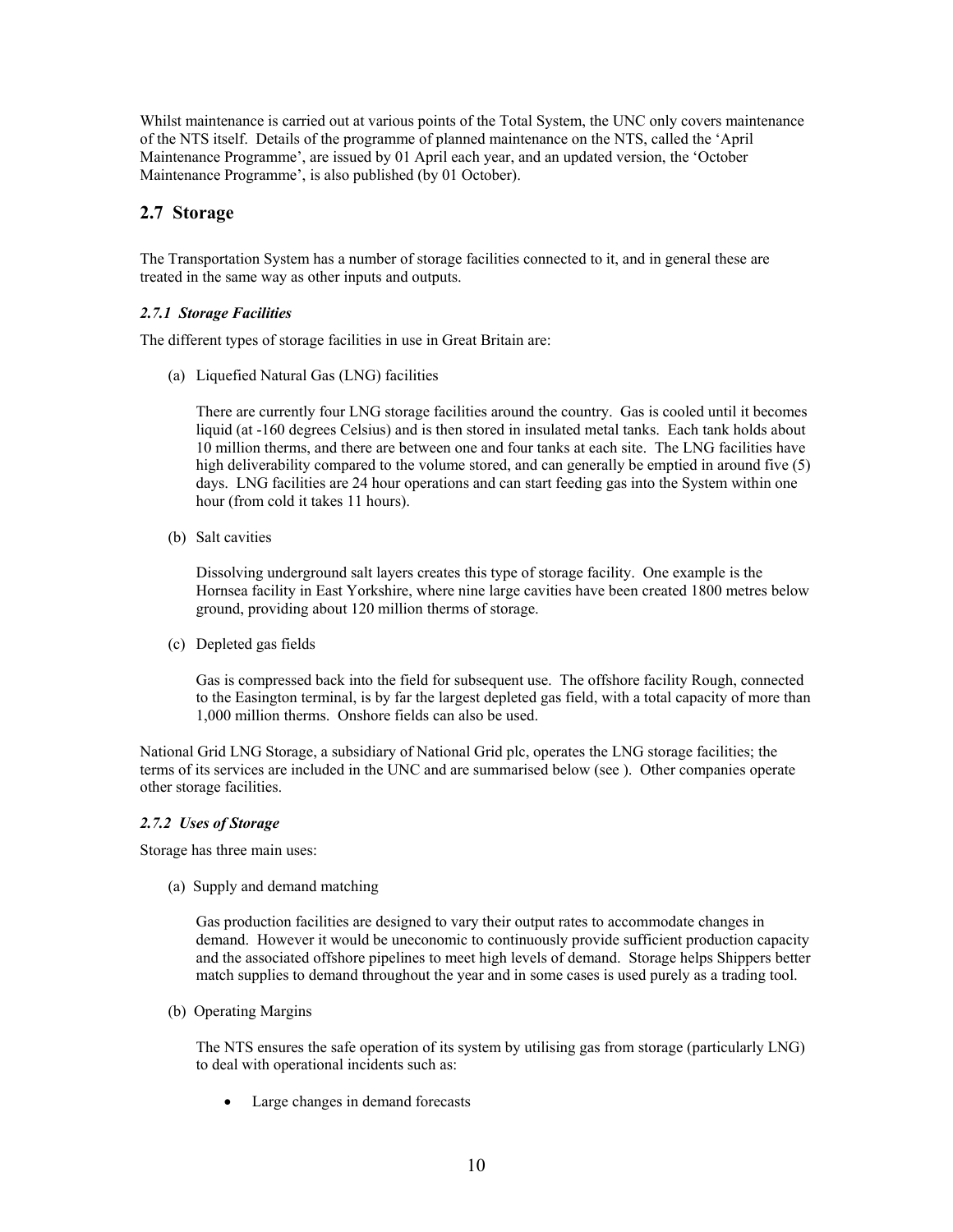- <span id="page-10-0"></span>• Sudden loss of offshore supplies
- Compressor trips (breakdowns) and breaks in the pipeline
- Orderly run down if supplies are exhausted.

This is known as 'Operating Margins' and rules for its use are included in the UNC.

(c) Transmission Support

The presence of storage facilities close to areas of high gas demand enables an increase in the capacity to supply demands in those areas, thereby avoiding the need for expensive pipeline investment. Facilities that provide this service are designated in the UNC as 'Constrained Storage Facilities' and at present there are two Constrained Storage Facilities – at Avonmouth LNG and at Dynevor Arms LNG.

The NTS has the right to order gas flows from these facilities when demand is high (known as 'constrain on'). Gas stocks in these facilities must be maintained at appropriate levels, depending on the time of year, so that gas can be made available when required.

In recognition of this service, Shippers booking a storage service at these facilities receive a payment - a 'transportation credit' - from the NTS.

#### *2.7.3 National Grid LNG Storage*

As described above, LNG has an important role in ensuring the safe and economical operation of the transportation system. It also offers storage services to Shippers, characterised by high output rates and short lead-times, and is therefore well suited to a 'peak-shaving' role, i.e. the meeting of short duration peak demands. Any Shipper that is short of gas on a peak day will be exposed to 'cash-out', potentially at extremely high prices. Access to LNG storage is a good way of insuring against this possibility.

In addition to Operating Margins, National Grid's LNG Storage offers two specific types of service to Shippers:

(a) A constrained service at Avonmouth, and at Dynevor Arms

Although the NTS has the right to constrain on, this will be only at times of high demand when Shippers typically require additional gas, especially if their consumers are in the affected areas. Shippers providing this system support receive transportation credits from the NTS, which reduce the effective cost of a constrained LNG booking.

(b) An unconstrained service at Partington and at Glenmavis

Shippers are able to withdraw previously injected gas at high rates whenever they wish.

#### *2.7.4 Storage at LNG Terminals*

Currently there is one LNG terminal on the System (the Isle of Grain) where frequent deliveries of LNG shipments allow the site to perform the same functions as other entry terminals. Substantial quantities of storage are utilised to minimise the docking times of the ships whilst providing consistent hourly and daily flows of gas into the System. This storage is also used for Operating Margins.

# **2.8 Constrained, Firm, and Safety Monitors**

The Transporters' networks are designed to cope with the highest demand that can be expected which is deemed as: *On one single day in twenty years.* This is known as the 1-in-20 peak day security criterion.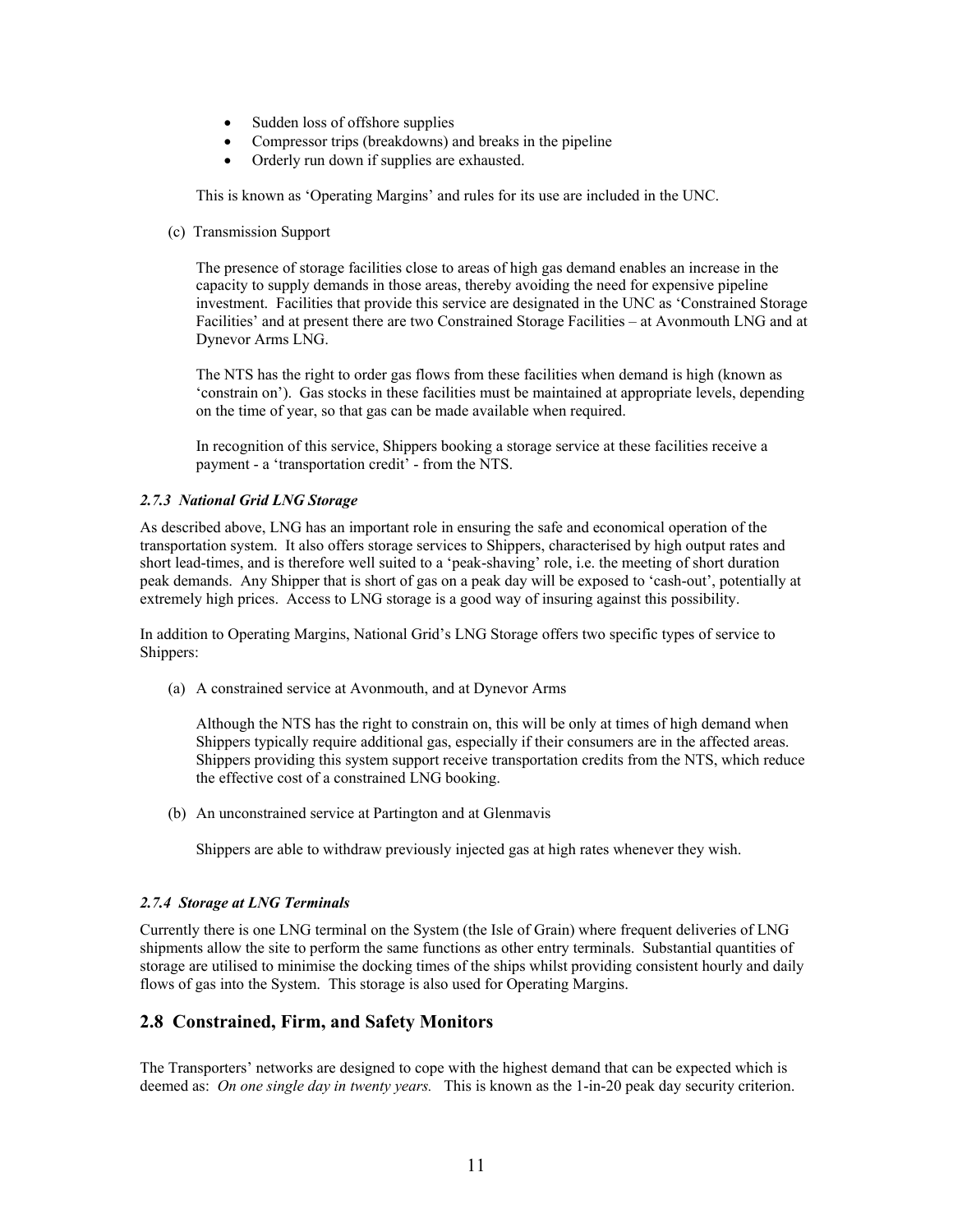<span id="page-11-0"></span>Shippers are incentivised by the transportation credit described above to book constrained storage sites in preference to unconstrained sites. The UNC rules also ensure that storage stocks are kept at sufficient levels throughout the winter to ensure that there is sufficient gas to fulfil the Transmission Support role. These levels are known as "monitors" and typically stay at a high level from early October to mid January then steadily reduce to zero by the end of March.

The same concept is used so that Shippers have information on the level of storage stocks required to meet the demands that would be associated with the 1-in-50 Severe Winter (i.e. a Winter of Severity only to be expected to occur one winter in fifty). The NTS publishes two monitor types:

- Firm Gas Monitors, which are the storage stock requirements associated with all firm demand for a 1-in-50 Severe Winter.
- Safety Monitors, which are the storage stock requirements associated with 1-in-50 demand that cannot be readily isolated, such as priority loads (e.g. hospitals) and domestic loads.

The NTS also produces weekly 'snapshots' of storage stocks so that Shippers can take appropriate action to prevent these stocks falling below the monitor levels. Both monitors and stocks are published as aggregates by 'Storage Type' groupings. Facilities with similar withdrawal 'durations' (i.e. number of days from full to empty at full withdrawal rates) are grouped together. If the Safety Monitor limit is approached the NTS will increase the frequency of publishing stock information and if Shippers do not respond by taking steps to conserve stocks then the NTS, in its role as Network Emergency Coordinator (NEC), will initiate emergency procedures which allow direct control of demand and storage withdrawals.

# **2.9 Technology and Dataflows**

#### *2.9.1 Computer System Support*

Computer system support is critical to the success of the UNC regime. The large volumes of data, the complexity and detail of the processes, and the required speed of response, necessitate the use of modern computer and telecommunications systems. The increasingly complex development of the industry also highlights the need for the effective facilitation of the interactive provision and efficient flow of data between parties:

- Each organisation affected by the regime originates some of the data (for example Shippers confirm their supply points and make gas nominations; Transporters measure gas flows and calculate daily balances).
- Each such organisation needs to see data created by others, e.g. Transporters need to see Shippers' nominations; Shippers need to see Transporters' allocations.
- Each Shipper needs to see data that concerns its own business but should not be allowed to see other Shippers' data.

The best way to meet these requirements is for the service provider and its customers to share a single computer system, and the majority of the gas transportation and storage industry shares one system, known as 'UK Link'.

#### *2.9.2 UK Link*

The various applications that constitute UK Link are operated by the Transporters but are used by the Shippers for many of the core functions of their businesses. Some of the transactions operate on-line. Other applications receive or produce batches of records in standard formats. Most Shippers have therefore developed interfacing systems to produce the inputs to UK Link and/or to make use of its outputs.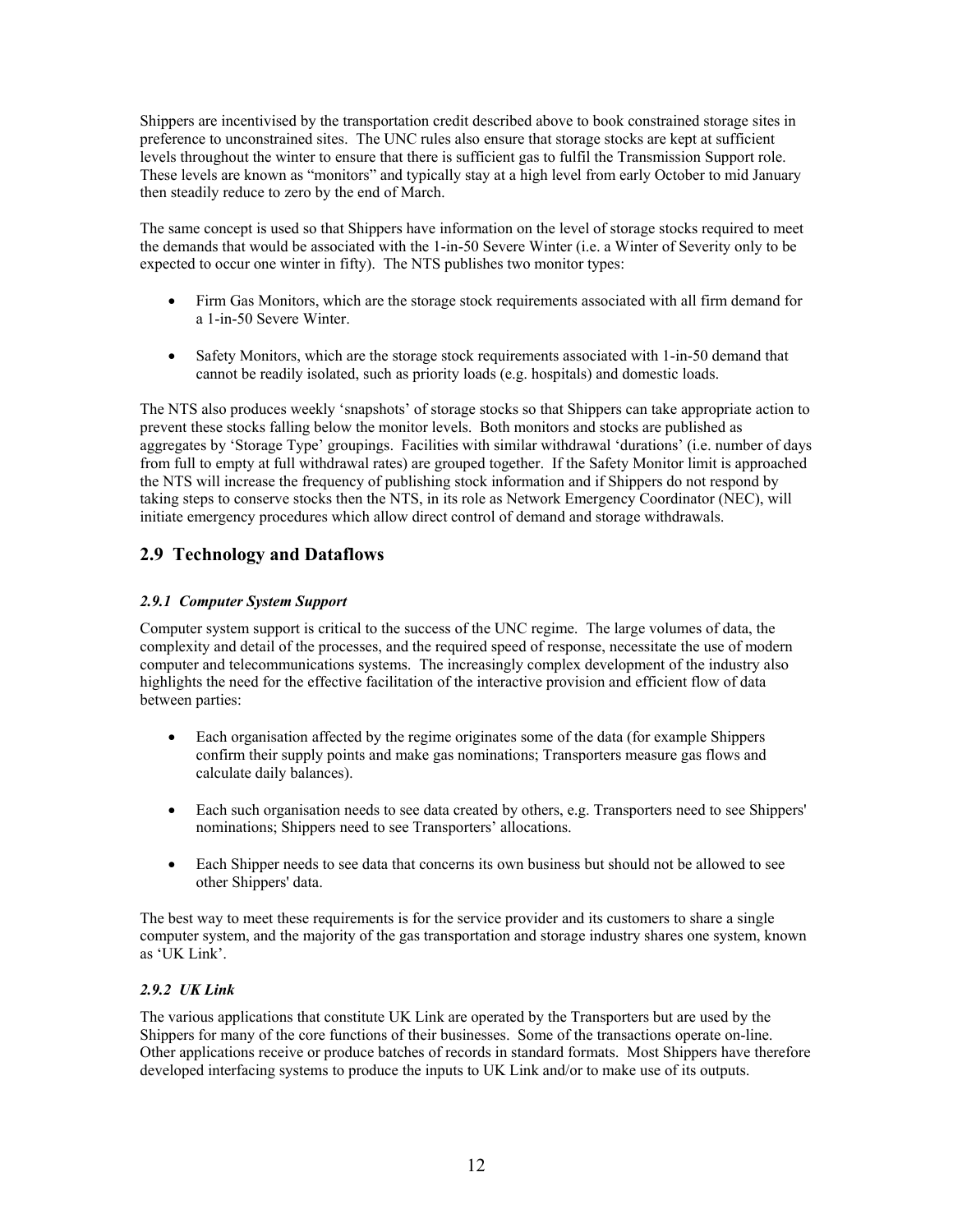<span id="page-12-0"></span>The UK Link applications share a common database so that each transaction only needs to be entered once by the organisation that originates it. Each system user is restricted in various ways so that it only has access to its own data, and commercial sensitivities are respected.

The Operations sub-system provides real-time control of the pipeline network; Demand Estimation derives the parameters needed for the calculation of NDM nominations and allocations.

Within UK Link:

- Gemini manages the energy balancing, entry and exit capacity regime, giving Shippers on-line access to their data
- Supply Point Administration enables Shippers to take responsibility for the transportation charges to each of their consumers
- Invoicing and Reconciliation calculates the Transporters' invoices and sends them to Shippers
- 'Sites and Meters' is maintained as the database of the premises linked to the networks, on which all the other sub-systems depend.

#### *2.9.3 IX Network (IX)*

This is the physical communications infrastructure that allows UK Link users (Shippers and Transporters) to communicate with each other. Here, the term 'network' is used to refer to the combination of the hardware with the software and services that control and support it.

#### *2.9.4 Information Exchange website and Active Notification System (ANS)*

The Network Operations, Information Exchange websiteholds information of general interest to the gas industry, and is available to all internet users.

However, there are situations when Transporters need to notify Shippers of exceptional events at short notice, e.g. the start and end of alerts and emergencies, and in such circumstances it would be inappropriate for Transporters simply to post this information on the SIS. Instead they transmit messages over a mobile radio network to a remote messaging device held by each Shipper.

This device, called an ANS handset, acknowledges all successful transmissions and Transporters can therefore quickly detect messages that are either fail to be delivered or are not acknowledged by the Shipper. The Transporter can then attempt to make contact by other means, e.g. telephone or fax.

# **2.10 Liabilities/Standards of Service**

The UNC contains Standards of Service that are currently focused predominantly on Supply Point Administration activities, computer system availability, and operational query resolution.

Transporter and Shipper performance is reported monthly to Shippers and Ofgem. For certain Standards of Service where a Transporter's performance per Shipper (averaged over a month) falls below planned performance levels, compensation payments, known as liabilities, are made to those Shippers affected.

These Standards of Service are reviewed against actual performance and, where necessary, adjusted according to an agreed mechanism, ensuring that Transporters remain incentivised to deliver a service that is focused on the needs of the Industry.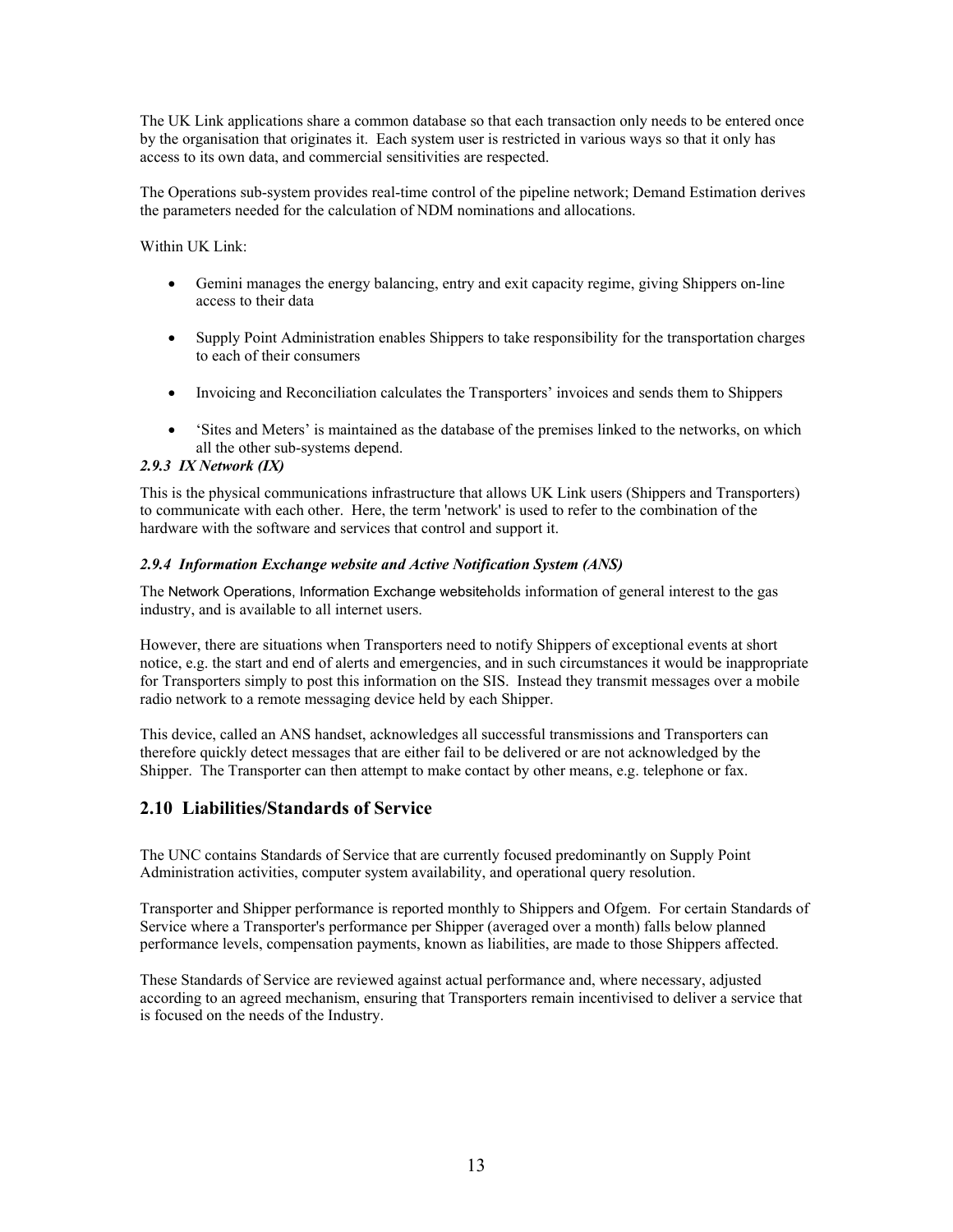# <span id="page-13-0"></span>**3 User Admission – becoming a Shipper**

Market entry involves the meeting of certain conditions laid down in the UNC, and upon fulfilment of those conditions a new entrant can become a 'User', and is then fully able to interact with the Transporters and other market participants. The UNC forms the contractual relationship between the Transporters and their customers. It is the legal framework that governs how the Gas Transporters and their customers, the Gas Shippers participate and interact within the gas market, and when a potential Shipper signs the Accession Agreement it is agreeing to abide by these business rules.

The registration, set-up and configuration of a new Shipper can be complex, involving the co-ordination of various business functions, including legal, financial, technical (systems and applications), and training, underpinned by appropriate administration and organisation. Under the terms of the UNC the responsibility lies with the Transporters for enabling a market entrant to fully participate in all areas of the gas market appropriate to its business intentions.

In practice this means facilitating market entry and exit, as well as any business changes that it may undergo in its company lifetime, and these obligations are carried out by xoserve on behalf of the Transporters. A company intending to enter the UK gas market and carry out shipping or trading activities should contact the Customer Lifecycle Team in xoserve, who will guide and facilitate a potential Shipper's progress through the market entry ('User Admission') process. Initial enquiries can be made through the following address: generalenquiries.commercial@xoserve.com. (There is also an agreed process for exiting the market – termed 'Voluntary Discontinuance' – and a Shipper who makes a business decision to leave the market should also direct its initial enquiry to: generalenquiries.commercial@xoserve.com.)

Once it has been granted a licence, signed legal agreements, set up credit and security arrangements with each Transporter over whose network it expects to ship gas, and has agreed to operate under the terms of the UNC the new Shipper will need to undertake some or all of the following activities depending on its business intentions (though not necessarily in the order shown):

- Understand its rights and responsibilities under the UNC and organise itself to operate in line with the UNC obligations.
- Learn how to access and use the supporting computer systems.
- Sign customers and register their premises with the relevant Transporter.
- Arrange gas supplies book entry and exit capacity and/or obtain it on the secondary market (some Shippers play a trading role and choose not to book capacity)
- Enter its first gas nominations and receive its first allocations.

# **4 Activities and Associated Processes**

The next sections describe individual business activities within the UNC regime.

### **4.1 Supply Point Administration**

Information relating to each sites (supply points) connected to the networks is recorded in a comprehensive electronic database known as 'Sites and Meters'. The database includes postal addresses, meter point reference numbers, Supplier name, Shipper name, meter exchange, removal and reading history, and annual consumption, as well as various other relevant details.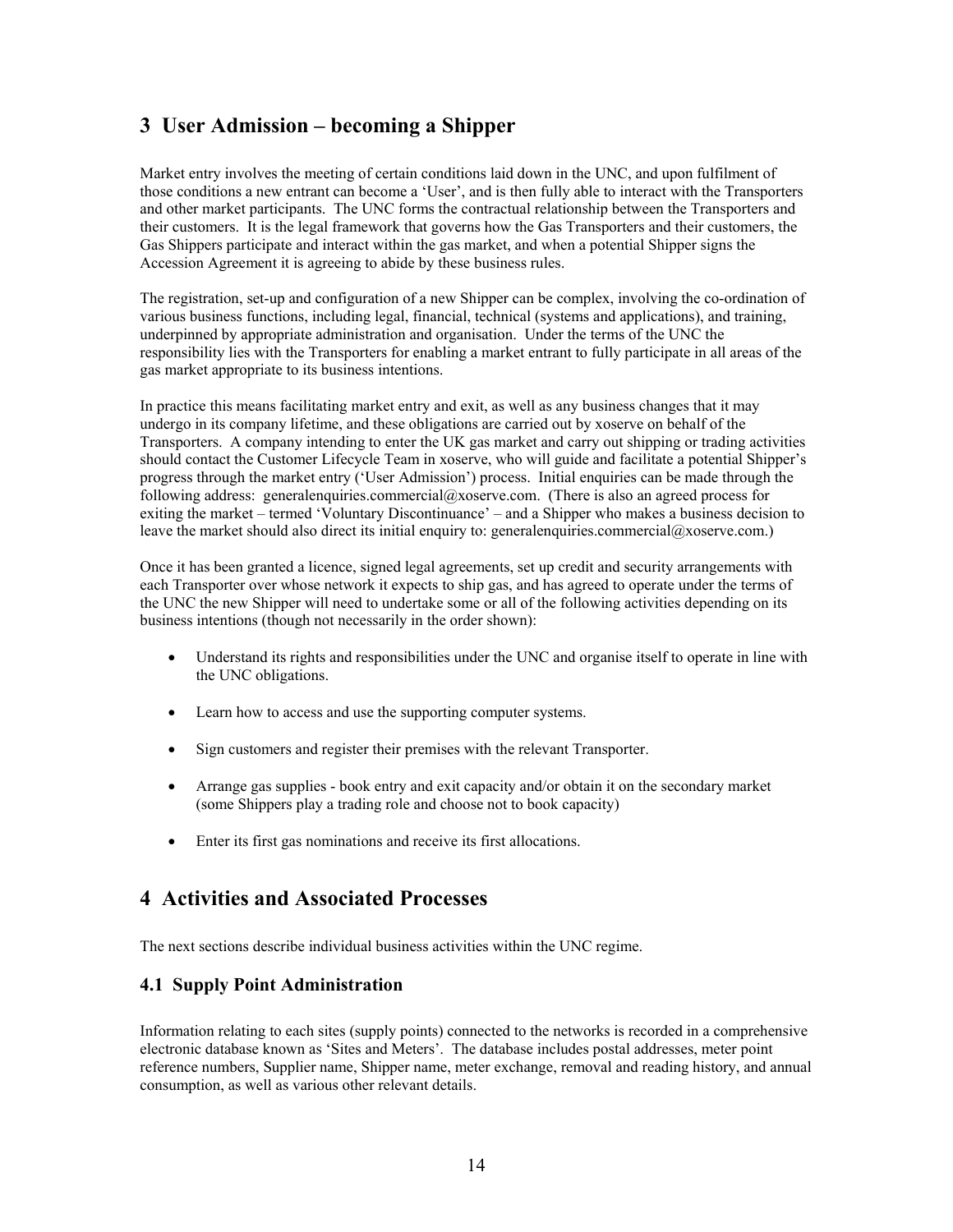To ensure the accuracy of the database (new information or changes to existing supply point information) Shippers communicate with Transporters using a process called Supply Point Administration (SPA). xoserve maintain this database and operate the associated SPA process on behalf of the Transporters.

#### *4.1.1 Nominations*

For certain new supply points and for existing ones that consume more than 73,200 kWh a year, the Shipper sends the Transporter a Supply Point Nomination. The Transporter responds with a 'Transportation Offer' - a quotation for the cost to the Shipper of transporting gas to that supply point.

For supply points over 73,200 kWh, a Shipper preparing a Supply Point Nomination can enquire about the current details held by the Transporter.

#### *4.1.2 Confirmations*

To accept the Transportation Offer, the Shipper sends to the Transporter a 'Supply Point Confirmation'. This indicates that the Shipper wishes to take responsibility for the transportation charges to that supply point from a specified date.

For existing supply points in the domestic market (i.e. consuming no more than 73,200 kWh) and certain new supply points, the Shipper only sends a Supply Point Confirmation.

In either case, the Supply Point Confirmation must be received not more than thirty (30) Business Days and not less than fifteen (15) Business Days before the intended start date (D-15), except where there is no change to the Shipper, e.g. for 'new' or 'green field' supply points, or where the Shipper has indicated it no longer wishes to supply the supply point. In these cases only eight  $(8)$  Business Days are required.

#### *4.1.3 Transfers and Objections to Transfers*

For existing supply points, the Transporter advises the incumbent Shipper of the Supply Point Confirmation via a 'Withdrawal Notice'.

As a safeguard against inappropriate transfers, the incumbent Shipper (and consumer) is entitled to raise an Objection Notification, should it wish to do so. Seven (7) Business Days, or until the end of D-8 (whichever is the sooner), is allowed for this.

If received from the incumbent Shipper, the Transporter forwards the Objection Notification to the confirming Shipper but takes no part in any subsequent negotiations between them.

If:

- there is no objection, the supply point transfers to the confirming Shipper on day D.
- the objection is resolved within seven (7) Business Days of the Confirmation Withdrawal Notice or by D-8 (whichever is sooner), the incumbent Shipper submits an Objection Cancellation. The Transporter informs the confirming Shipper and the transfer goes ahead.
- the objection is not resolved in the time allowed, the incumbent Shipper retains responsibility for the supply point and the transfer does not go ahead.

An incumbent Shipper can voluntarily withdraw from a supply point although it remains liable for any charges until that supply point is transferred to another Shipper, or is isolated. In this instance, the time between confirmation and transfer can be reduced from fifteen (15) to eight (8) Business Days. An incumbent Shipper can also have a supply point isolated, re-connected, or can amend various details relating to it, e.g. to change the meter reading frequency, or to change the level of capacity booked at the supply point.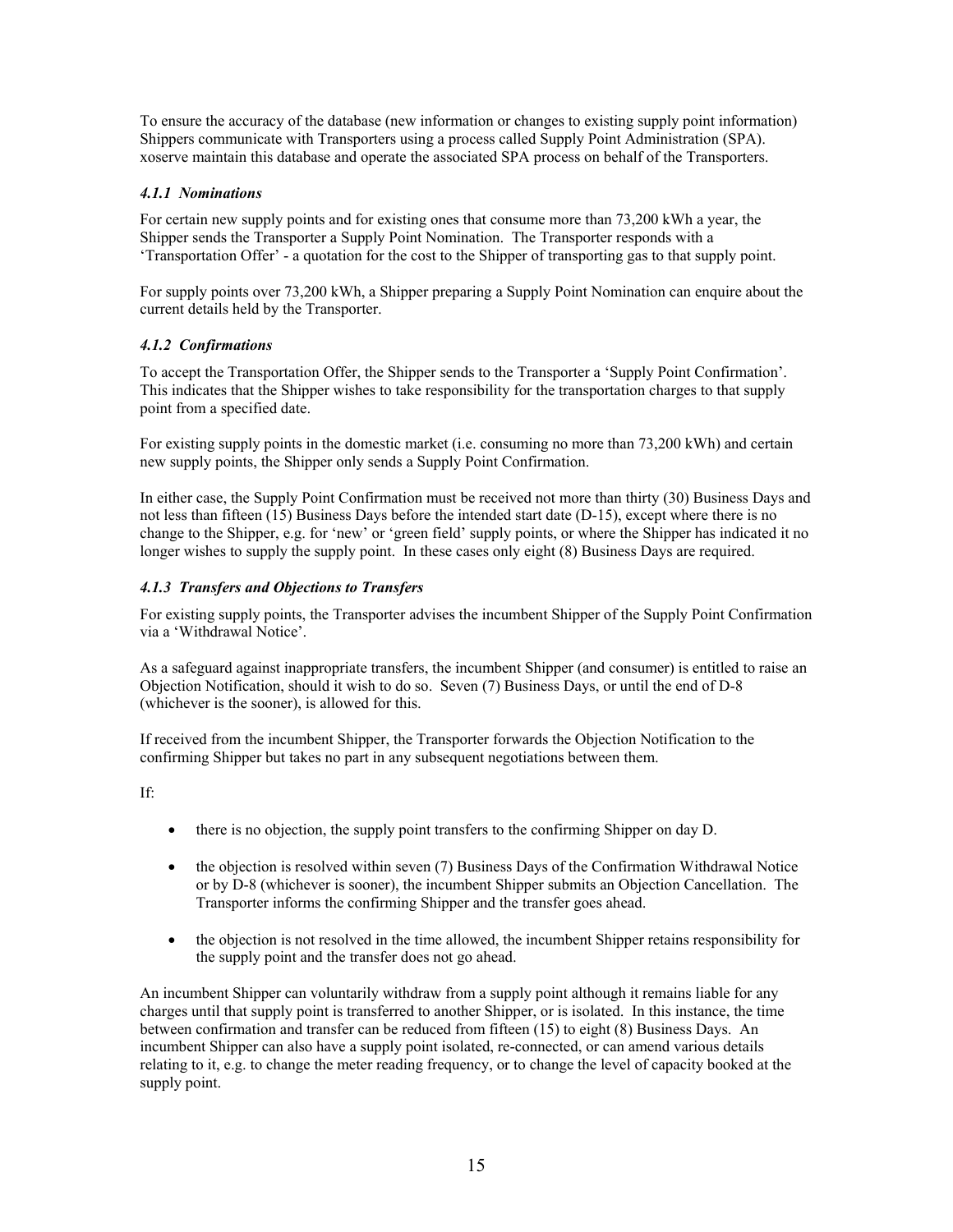# <span id="page-15-0"></span>**4.2 Capacity Booking**

This process enables Shippers to book the transportation capacity they need from the Transporters.

In simple terms, a pipeline has a maximum capacity depending on the diameter of the pipe and the maximum rate at which gas moves along it. Once the Shipper has become a User under the UNC, it can book or trade capacity. Transportation capacity is either booked by Shippers or assigned by the Transporters in three places:

- at entry to the NTS from a terminal (entry capacity);
- at all NTS exit points (NTS/LDZ offtakes and direct connects) (exit capacity); and
- within the LDZ (LDZ capacity).

A Shipper is responsible for obtaining its total NTS entry capacity at a level appropriate to its aggregate customer base. Shippers obtain their entry capacity by bidding for it through a series of capacity auctions, ranging from a long-term release to on-the-day assessments, as follows:

a) Long Term Capacity

Long term capacity auctions are held annually and make capacity available in quarterly tranches. Shippers can bid for entry capacity at each entry point in each quarter over a period, which runs from about two to fifteen years ahead of the auction.

b) Medium Term Capacity

Medium term capacity auctions are also held annually and release capacity in monthly tranches for up to two-years ahead (starting from soon after the completion of the auction). This allows Shippers to obtain capacity prior to the time when their long-term capacity takes effect.

Monthly capacity is also released via Rolling Monthly System Entry Capacity (RMSEC) auctions, which are held every month and in which capacity is made available for the succeeding month.

c) Daily Capacity

Daily capacity auctions provide Shippers with the opportunity to bid for additional capacity to meet their needs for individual Gas Flow Days. Entry capacity is offered on a firm and interruptible basis, subject to the Transporter's assessment of the capacity availability for the day in question.

The NTS may also buy back capacity rights when it is unable to transport all of the gas that Shippers wish to deliver on a particular day.

The Transporters are largely responsible for booking NTS exit capacity and LDZ capacity on behalf of Shippers - on a monthly cycle for DM sites, and on a daily cycle for NDM sites.

There are strong incentives in the UNC to ensure Shippers book sufficient capacity for their requirements. If a Shipper delivers more gas to the system than its entry entitlement on any Gas Day, an overrun charge is incurred at a rate that is linked to the market prices for capacity for the same period. If a Shipper offtakes more than its exit entitlement at its firm DM sites, a charge (equivalent to 12 months' capacity charge at a premium rate) is incurred. Additionally at exit, a tranche of capacity is booked for the Shipper by the Transporters to offset the risk of further capacity breaches. If the Shipper exceeds its LDZ capacity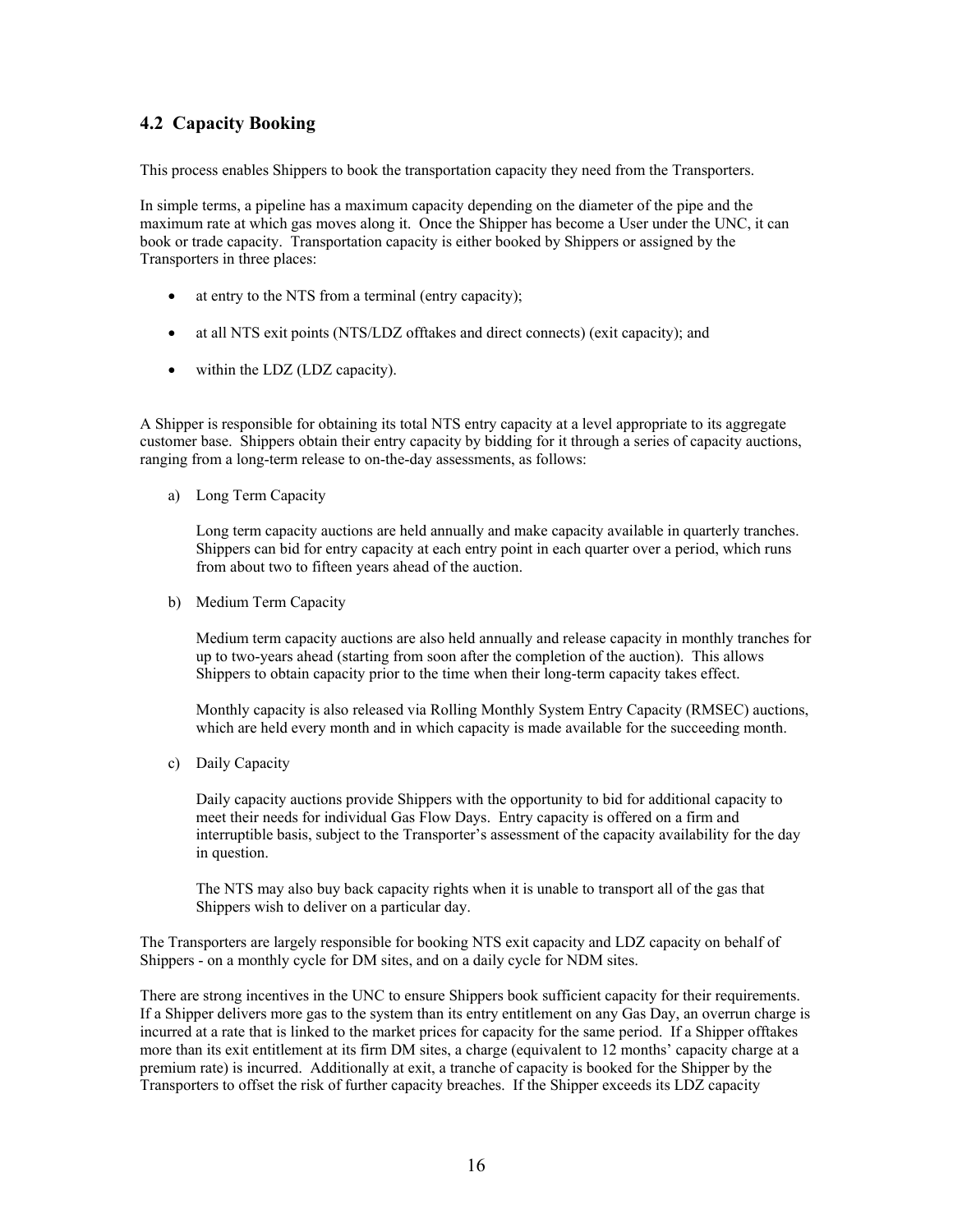<span id="page-16-0"></span>entitlement for firm DM sites, it incurs the 12 months' charge and must also pay at the higher capacity level from then on.

# **4.3 Capacity Trading – Buying and Selling Entry and Exit Capacity**

Shippers with spare capacity may offer it for sale, and Shippers requiring capacity can view what is on offer and make bids for a part or all of it. The seller chooses which bid to accept and the Transporters effect the transfer of entitlement. The second method of obtaining entry or DM exit capacity is to buy it from another Shipper who has spare capacity.

An efficient secondary market in capacity benefits several parties:

- A Shipper with spare capacity can recover its costs.
- A Shipper with insufficient booked capacity is able to ship its gas.
- The efficiency of the commercial regime is optimised ensuring that capacity surpluses and shortfalls are matched and that the amount of annual capacity booked through the Transporters is appropriate to the requirements.

Once Shippers have completed a capacity trade, the appropriate details of the trade are registered with the Transporters who, taking account of the trade, instantaneously update the relevant Shippers' capacity holding positions.

The UNC regime therefore facilitates the following capacity trading process:

- A Shipper with spare capacity posts a 'Capacity Offer', specifying the quantity, location, duration and suggested price of the capacity.
- A Shipper who needs capacity can scan the list of outstanding offers. For each offer, it can see what 'capacity bids' have already been received, though not who the bidders are.
- It can then post a bid for some or all of the capacity for some or all of the duration. The bid price may be different to that requested on the offer.
- Once a bid has been made it cannot be amended, but it can be withdrawn. If a bidder wishes to change any aspect of a bid, it must create a new bid. A bidder can have more than one bid against the same offer.
- The offering Shipper reviews the bids and may select one winning bid. The Transporters' computer system then effects the transfer of entitlement.
- Although capacity entitlement passes to the successful bidder, liability for payment of the capacity charges to the Transporters remains with the original owner.
- The Transporters take no part in the financial settlement of the trade because it is the responsibility of the parties making the trade.
- Two Shippers may agree to trade capacity directly, i.e. without inviting and selecting bids. The selling Shipper records the offer plus the name of the buying Shipper. The buying Shipper approves the transaction to confirm the trade.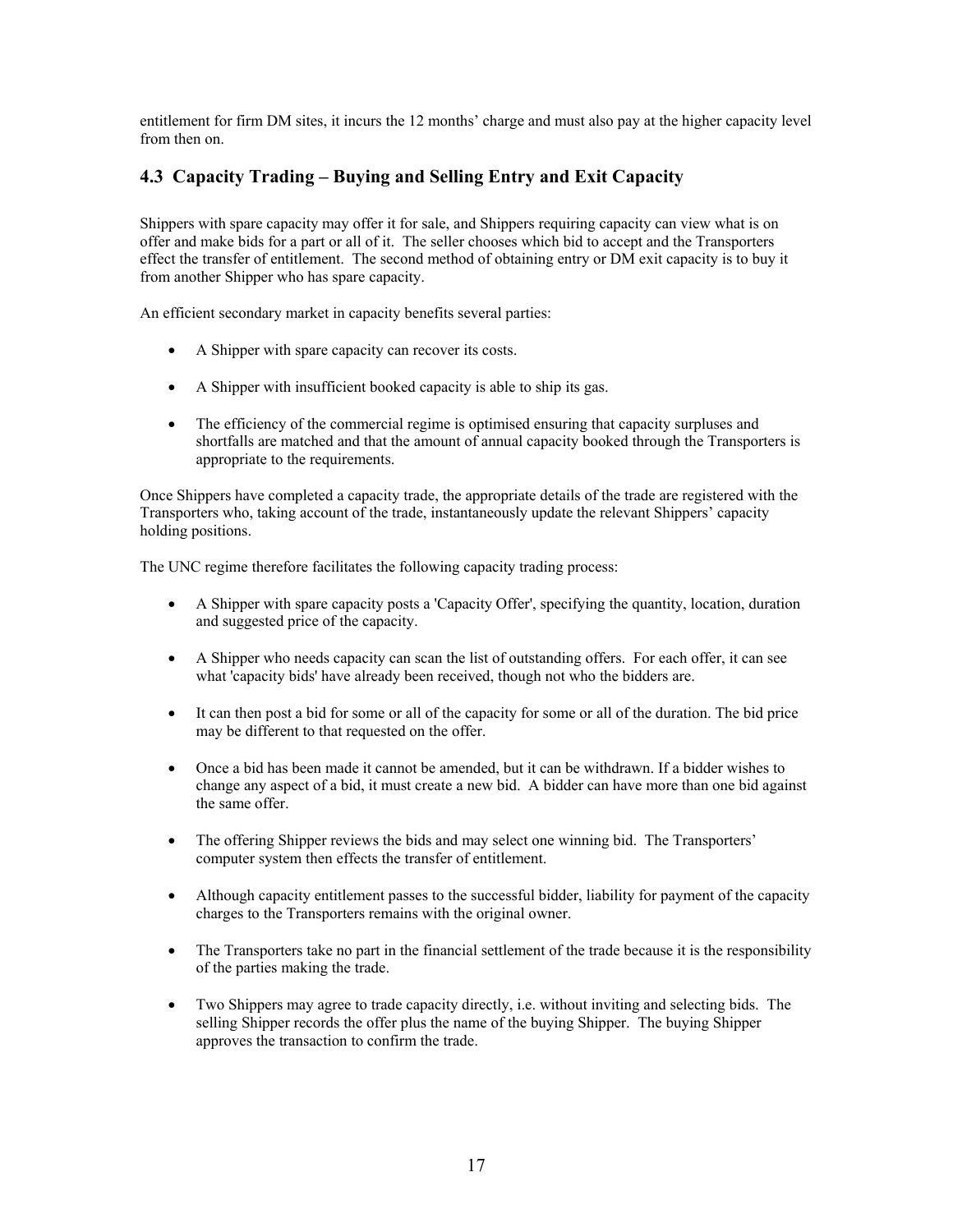# <span id="page-17-0"></span>**4.4 Gas Transportation – the Daily Cycle**

#### *4.4.1 Before the Day*

Some activities need to be carried out before the Gas Flow Day, as the NTS needs to know where gas is planned to be delivered into the System and calculate the total System demand. Shippers must nominate for their DM sites and notify their producers of their next day's requirements. The NTS will continue to update demand forecasts, and will liase with DFOs to ensure that deliveries of gas will meet the System requirements.

(a) Gas Nominations

By a certain time each day, a Shipper must inform the NTS how much gas it wishes to transport on the following day. This helps the NTS to plan and control the daily operation of the pipeline system. Then, during the day, the Shipper can modify its nominations, for example to take account of any changes in supply or demand.

A Gas Nomination (usually shortened to 'Nomination') is the means by which a Shipper advises the NTS how much gas it wishes to transport on a certain day. The NTS uses that information to help schedule its daily operations.

There are three kinds of nomination:

- Into the NBP on an entry service.
- From the NBP on an exit service.
- NBP to NBP for gas trading.

A nomination specifies its type, location, date and quantity of gas (in energy units). For input nominations it must also specify either the CV or the quantity in volume units.

Output nominations for NDM sites are calculated using the same formula as is used to calculate their allocations of gas. This takes into account the total forecast demand, and so the Transporters carry out the calculation because they have access to the necessary data. However each Shipper (or its agent) is responsible for all its other nominations.

**Note:** Both gas nomination and supply point nomination are commonly abbreviated to 'nomination', even though they are different processes.

(b) Gas Nomination Process

A Shipper can record its nominations up to one month in advance and can also change them at any time during that period. It cannot withdraw them (for audit reasons) though it can set them to zero.

The nominations are finalised on the afternoon before the Gas Flow Day to which they apply, according to the following approximate timetable:

- By 13:00 hours the Shipper nominates for transportation to DM sites.
- At 13:00 hours the NTS forecasts total demand using the latest weather forecast.
- At 14:00 hours the NTS forecasts demand for NDM sites in each exit zone for each Shipper, and creates NDM nominations.
- By 16:00 hours the Shipper nominates its inputs at Terminals.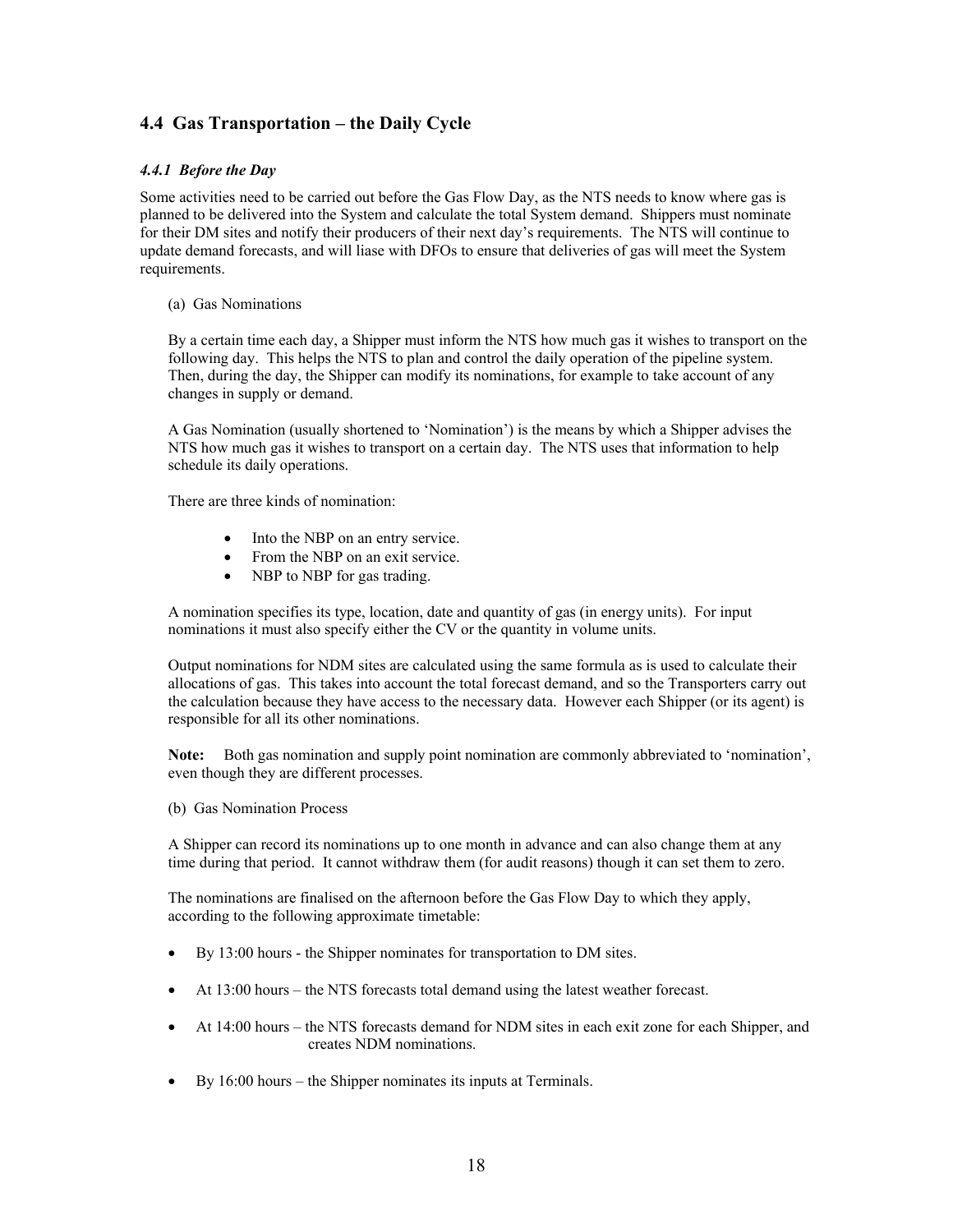In all cases Shipper nominations must be approved by the NTS. (Possible reasons for rejecting a nomination include non-specification gas quality, gas trade nominations that do not match, inability to cover financial obligations, or transmission constraints resulting in zero flow.)

To assist each Shipper to manage its own balance, the computer system maintains (and can display) a running total of the difference between each Shipper's input and output gas nominations.

(c) Daily Capacity – Firm and Interruptible

In addition to the quarterly and monthly entry capacity that Shippers hold, the NTS provides a mechanism for Shippers to buy or sell daily entry capacity, with the NTS acting as the counter-party for all such transactions.

Following the 'day ahead' demand forecast that is produced at 13:00 hours each day, the NTS assesses delivery capabilities. If the NTS believes more gas can be moved than it expects to be delivered, it can make extra entry capacity available to Shippers. Equally if the NTS' assessment suggests that it may not be able to transport all of the gas it expects to be delivered to terminals, then it can buy back entry capacity which Shippers hold and would otherwise be able to use.

The buying and selling of capacity by the NTS in respect of each Gas Flow Day is conducted through a series of auctions held both on the day before and periodically within each Gas Flow Day. Shippers can place bids for a given day's capacity up to seven (7) days ahead of the Gas Flow Day, which are valid only for the Gas Flow Day in question. This allows Shippers the opportunity to buy and sell daily capacity on a frequent basis for any particular Gas Flow Day.

In addition to daily firm capacity, the NTS makes available daily capacity on an interruptible basis. The availability of interruptible capacity at an entry point is based on the NTS's assessment of the firm capacity that is unlikely to be utilised by the holders (Use it or Trade it). Bids for interruptible capacity can be made up to seven (7) days in advance of the Gas Flow Day, and interruptible capacity is allocated by way of a single auction held between 13:00 hours and 15:00 hours on the day before the Gas Flow Day.

(d) Gas Trading and managing Capacity Restrictions and Imbalance

Gas trading was mentioned previously as one of the types of gas nominations (NBP to NBP), and gas trading 'on the system' is another way to overcome capacity restrictions. For example, one Shipper with spare entry capacity may input gas then sell it to another Shipper with sufficient exit capacity. It also allows a specialist role, i.e. a wholesaler of gas that inputs it to the system under an entry service and sells it on to other Shippers.

Gas trading can also be used to help manage gas imbalances. During the Gas Flow Day two Shippers who find they will have opposite imbalances can arrange a trade to bring each of them into better balance. Having agreed a trade, the two parties each create a gas nomination that specifies the other party, instead of the usual entry or exit point. If the two nominations match, the system recognises this and the NTS approves the trade. However, the NTS takes no part in the financial settlement of the trade.

Shippers can also trade gas on the OCM for a Gas Flow Day between 12:00 hours the day before and 03:35 hours on the day. The OCM is made up of three markets:

- NBP Title Trades
- NBP Physical Trades
- Location Specific Trades.

Trades within the NBP Title market effectively transfer title to gas between the trading partners. NBP Physical Trades are accompanied by a requirement on the initial trading party to make a corresponding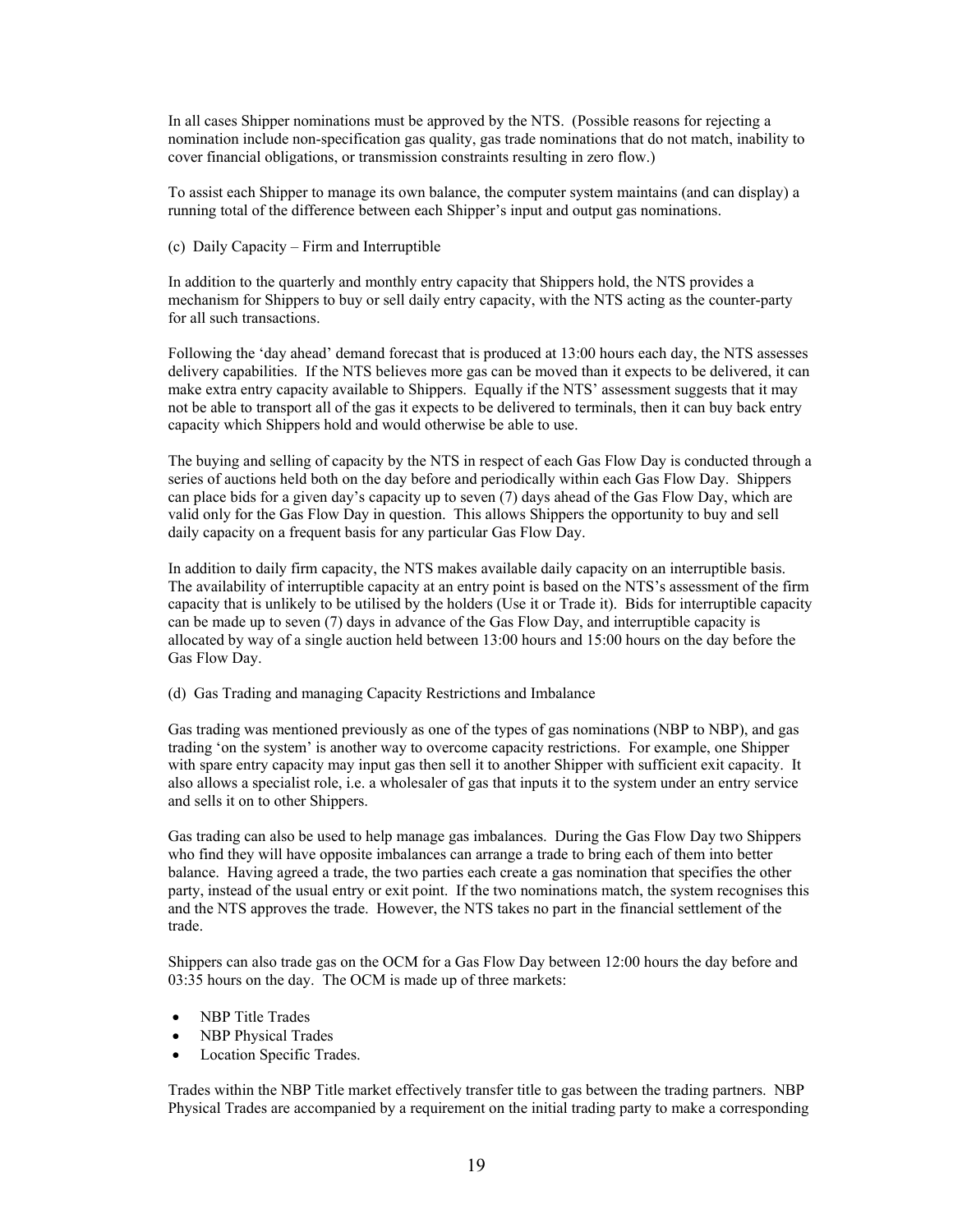renomination(s) within a predetermined time. Location Specific Trades have the same accompanying requirement as NBP Physical Trades except that the resultant renomination must be at the location specified in the trade.

Having completed a trade on the OCM, the Market Operator will submit details of trading positions to the NTS, from which Shipper nomination positions are deemed and adjusted accordingly.

#### *4.4.2 During the Day*

The gas that has been booked enters the System, flows to its destination, and exits the System. The System is constantly monitored to maintain a physical balance, using the balancing tools as necessary.

(a) Renomination

From 18:00 hours on the day before until 03:59 hours on the day - and subject to NTS approval - Shippers are able to amend existing nominations or create new ones. Both new and amended nominations made during this period are called 'renominations'.

On output, Shippers may renominate their DM sites to take account of changes in demand, e.g. interruption (see below) or changes in the weather (causing a change in consumption). Similarly the NTS recalculates NDM nominations whenever it receives a changed weather forecast (up to four times a day).

Having renominated on output, a Shipper will aim to amend its input nominations to correspond and so remain in balance. Difficulties of supply may cause a Shipper to renominate downwards at one entry point and increase or create a nomination at another. Finally, Shippers may create input or output renominations to reflect 'on the day' gas trades.

#### (b) Physical Operations

Transporters aim to be ready to respond whenever there is a change in demand. Forecasts of demand are therefore kept under review. The Transporters receive frequent weather forecasts that they use to forecast resulting changes in gas demand. They also have access to Shippers' input and output nominations and to the current status of all parts of the networks, providing information on expected gas flows.

Often, market based actions by Shippers will result in the physical changes needed for the NTS to accommodate a change in demand. If they do not, then the pressure of the gas in the NTS (linepack) will vary. However, sometimes the expected change is too big for the pressure within the NTS to remain within its target range. This is a normal occurrence - it does not happen every day but on some days it can happen several times.

There is usually several hours' notice in which the NTS can plan a response to this change. If the pressure appears to be dropping, then either more gas must be input or some load(s) must be reduced. If the pressure appears to be rising, then opposite actions are necessary. The UNC defines a marketbased solution for making this happen, using the OCM.

#### (c) The NTS' use of the OCM for balancing

When a Shipper has a clear idea of its supply and demand on a particular day, it may decide to use the OCM to buy gas from or sell gas to the NTS for system balancing purposes. This buying and selling action is normally considered from the point of view of the Shipper, and for this purpose the Shipper would normally make NBP Physical Trades.

To start the process the Shipper makes an NBP Physical Bid on the OCM, specifying whether it is a 'buy' or a 'sell', the date(s) to which it applies, the quantity of gas, how quickly it could be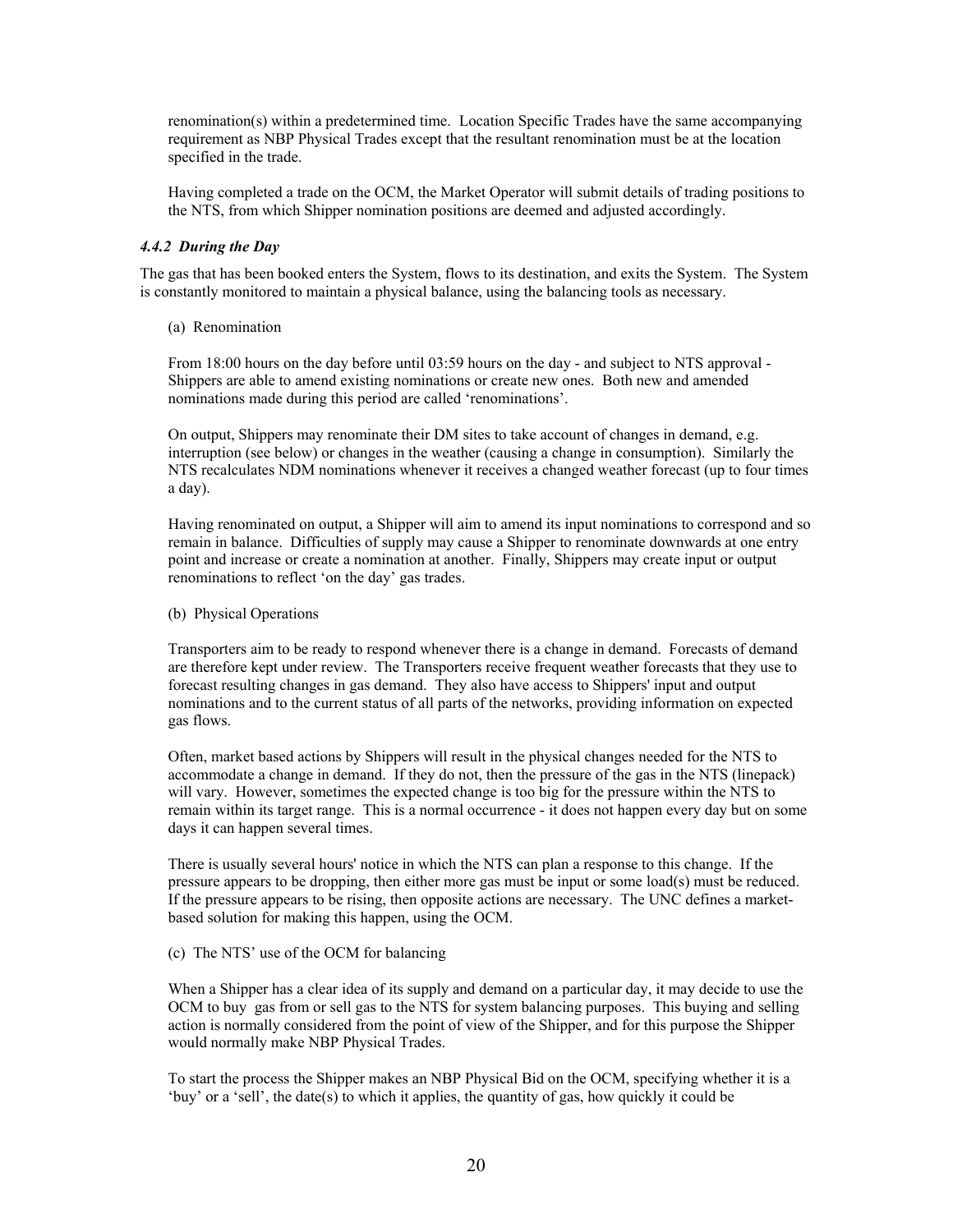implemented, and the price per kWh. The Shipper might also make Location Specific bids, which can be selected by the NTS when it needs to increase or reduce flows at a particular location.

The Shipper enters the bid on the OCM, to which the NTS and all the other Shippers who subscribe to the OCM have access. They can see the bids that have already been made, though not who made them. (Providing that its bid has not yet been accepted a Shipper may withdraw a bid at any time, for example to re-bid at a different price.)

The bids that the NTS accepts are normally selected based on price, i.e. lowest for a 'sell' trade, highest for a 'buy' trade. Adherence to this criterion may be overridden when specific operational requirements need to be met, e.g. to obtain gas quickly or at a particular location.

The OCM informs the successful bidder of the bid's acceptance, and who is then required to arrange for the change to be implemented. In the case of a Physical Trade this includes making a flow renomination. If the bidder fails to do so, it is likely to incur additional scheduling and imbalance charges or, in the case of a late flow renomination, a physical renomination incentive charge. Unaccepted OCM bids become redundant at 03:35 hours on the Gas Flow Day to which they apply.

Finally the Shippers are either billed or receive credit for their accepted bids.

(d) Changes to Daily Capacity

As discussed within the previous section (Before the Day) Shippers have the opportunity to adjust their level of entry capacity entitlement for a given Gas Flow Day by placing 'buy' or 'sell' bids with the NTS both within and before the Gas Flow Day.

As with quarterly and monthly entry capacity, Shippers can also alter their capacity entitlement by trading their daily entry capacity with other Shippers.

(e) Interruption Requirements

There are occasions when Transporters need to interrupt the supply to sites, for example:

- to relieve a transportation constraint at a particular point of the network
- when depletion of peak storage could compromise the security of supply for the rest of the winter (in accordance with Emergency Procedures).

To prepare for these potential events, Transporters make arrangements with Shippers whereby certain of the Shippers' large and very large DM sites are declared to be 'interruptible'. In exchange for this flexibility, the Shipper is deemed exempt from NTS Exit and LDZ Capacity charges for these particular sites. Transporters can then require those sites to interrupt their use of gas at short notice, up to an agreed number of days per year.

A Transporter's choice of sites to interrupt must not discriminate in favour of, or against, any Shipper or group of Shippers, and it must treat all Shippers equitably. However, for a specific situation or locational difficulty, its choice may be dependent entirely on operational necessity.

When a situation requiring resolution by interruption arises, the Transporter provides each relevant Shipper with a total interruptible requirement and a list of suitable sites. The Shipper may request changes to the list of sites actually interrupted provided that the revised list would achieve the same result. The Shipper is then responsible for instructing all its affected sites to interrupt their use of gas within the required timescales.

It is essential that a site ceases using gas when instructed to do so. If a site fails to interrupt as required, the Shipper incurs a substantial charge. If the failure to interrupt puts the system at risk, the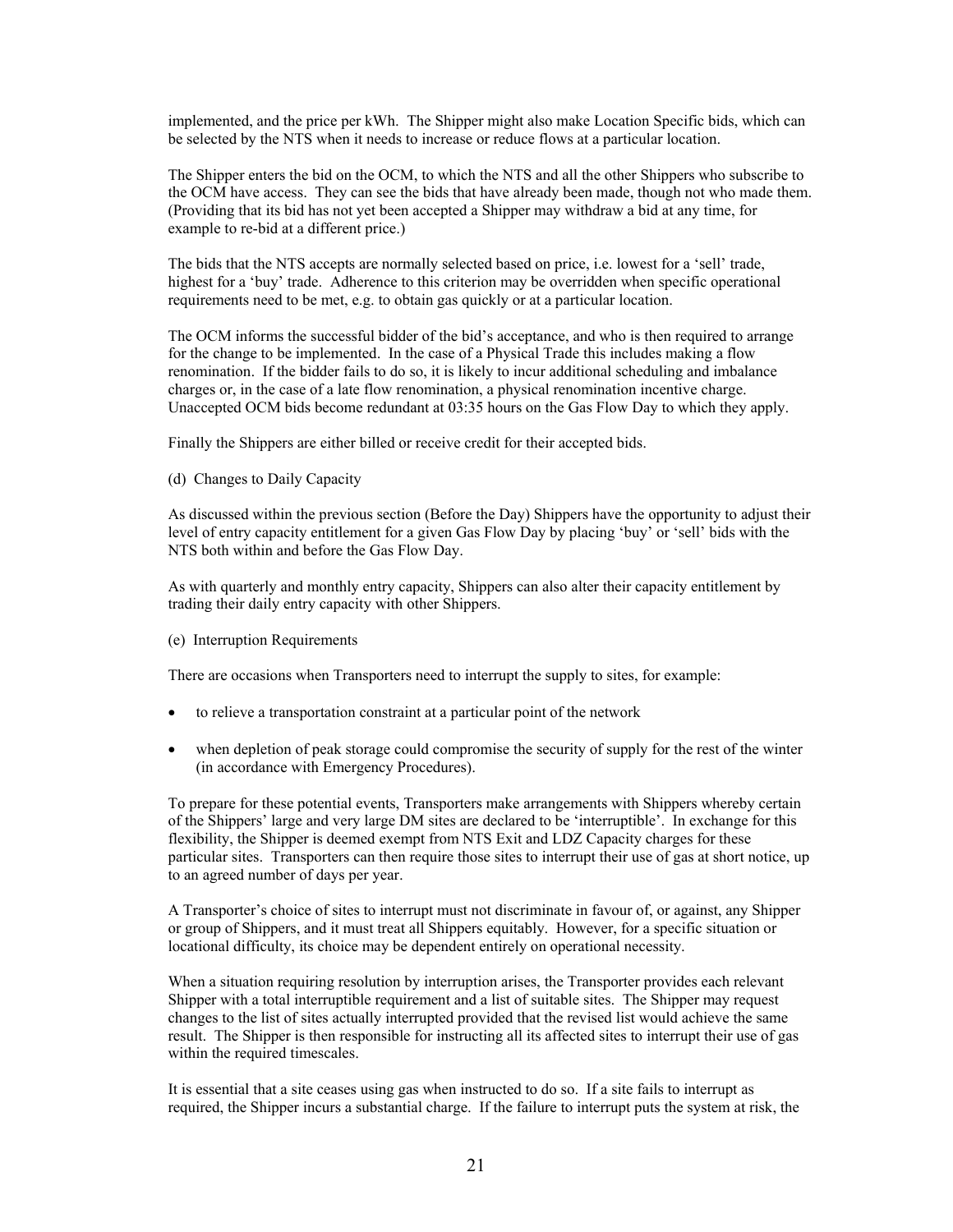Transporter can take steps to disconnect that site and charge the Shipper for its subsequent reconnection.

#### *4.4.3 After the Day*

The gas has been transported through the system to meet requirements, and now all that remains is to work out how much gas actually flowed into and out of the system and to whom it belonged so that the appropriate charges can be made.

(a) Measurement

Meter reading data is collected from around the networks. The large flows at strategic points are read daily by automated methods (DM sites), and the consumptions of smaller sites (NDM sites) are measured at longer intervals.

The Gas Flow Day ends at 06:00 hours and, shortly afterwards, the DM readings (volume, energy, and CV) become available. They are taken at the following locations:

- Terminals and on-shore fields
- NTS offtakes
- DM sites
- Storage sites.

If any reading is unavailable, perhaps because of a meter or line fault, the computer system provides an estimated value, and at about 16:00 hours on the day after the Gas Flow Day, these readings and estimates are passed into the Allocation process. If a corrected value becomes available later (up to five days after the Gas Flow Day) it is used to re-run the Allocation process.

(b) Allocation and daily balancing

Gas flows in different parts of the network are allocated in different ways and division of the actual gas flows recorded by measurement is made among the Shippers according to rules in the UNC.

The first stage is to allow for the three uses of gas that are not the responsibility of Shippers. These are:

- LDZ Stock change a change in the pressure in the LDZ and or change in holder stocks between the start and end of the Gas Flow Day.
- Own use gas (OUG) the gas taken from the pipeline to drive compressors or preheat gas for pressure reduction.
- Unaccounted for gas (UAG) the gas that is lost through leakage or measurement errors.

The allocation process takes place in the evening following the Gas Flow Day, and each Shipper can then inspect its own allocations. Shippers pay commodity charges per unit of gas shipped.

(i) Terminals and Onshore Fields

An Agent for each terminal is appointed by the Shippers using that terminal to manage allocation as follows:

- Transporters calculate default allocations based on the nominations received.
- Producers inform each Shipper how much they have delivered to the terminal.
- Shippers advise the Agent of their claims.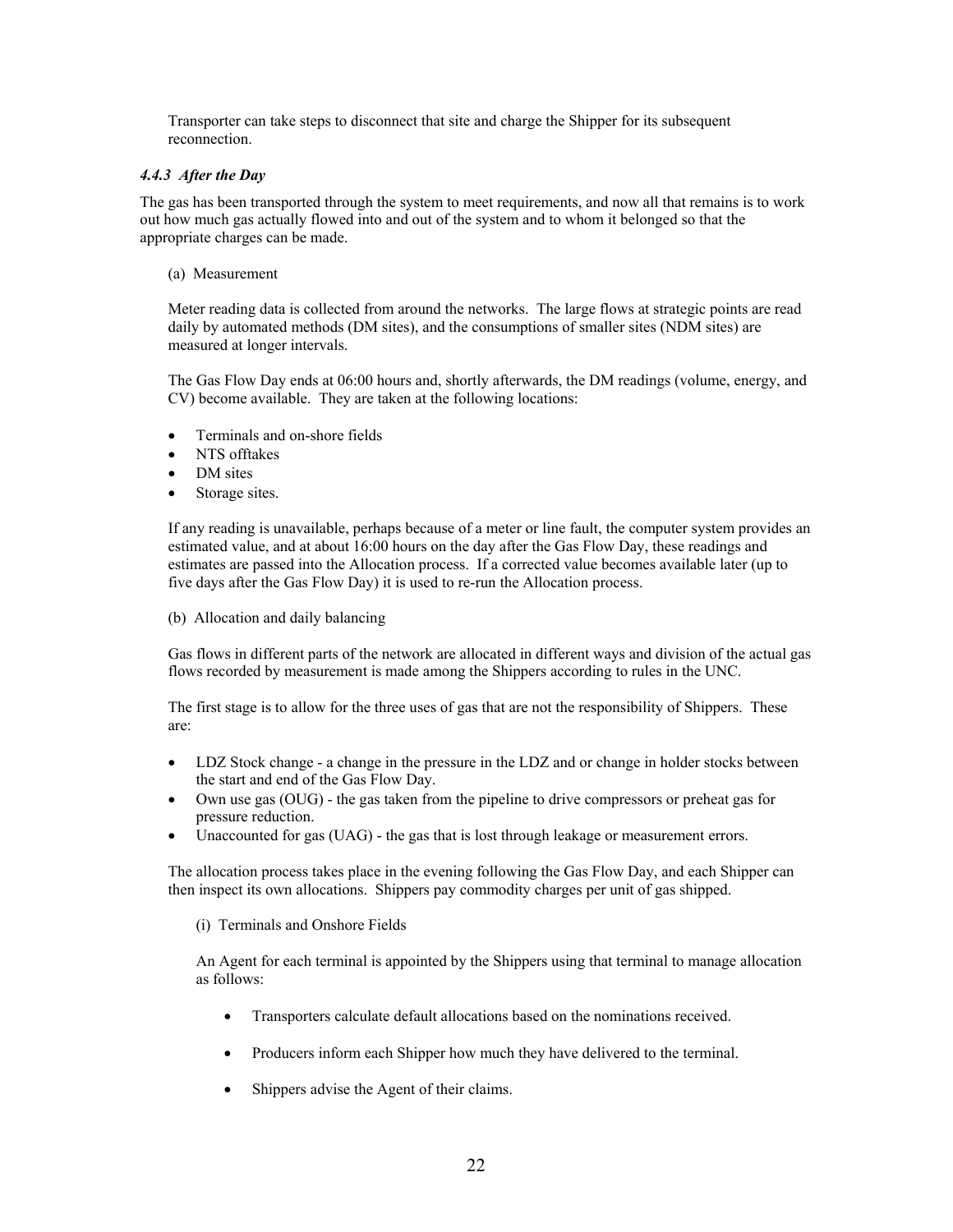- Transporters advise the Agent of the measured quantity via the shared computer system.
- The Agent checks that the measured and claimed quantities tally and co-ordinates the resolution of any mismatches.
- The Agent records the claims on the shared computer system. (Providing they total to the measured quantity, these claims replace the default values.)

This process is normally completed within seven (7) days after the Gas Flow Day, though the business rules allow certain types of change until fifteen (15) days after the following month-end.

(ii) Daily Metered (DM) Sites

The quantities shown by the meter readings from DM sites are allocated to the respective Shippers.

(iii) Non-Daily Metered (NDM) Sites - Demand Attribution

For every NDM site, the Transporters record the LDZ in which it is located, the Shipper who ships gas to it, its designated pattern of consumption, and how much gas it used in the previous year. In this way the Transporters can estimate how much each Shipper expects to supply to each LDZ on a particular day in normal weather.

In each LDZ, there are daily measured values for the total demand (at its NTS offtakes) and the daily metered demand (from the DM sites within it). The difference between the two amounts is the NDM demand for that particular LDZ. By applying suitable factors to allow for the actual weather, Transporters divide the NDM demand between the Shippers in an equitable way. This process takes place in the evening following the Gas Flow Day and each Shipper can then inspect its own allocations:

| Inputs                     | <b>Outputs</b>               |  |
|----------------------------|------------------------------|--|
| Measured at a terminal     | Measured at a DM site        |  |
| Withdrawn from storage     | Injected into storage        |  |
| Bought in a gas trade with | Sold in a gas trade with     |  |
| another Shipper or a       | another Shipper or a         |  |
| Transporter                | Transporter                  |  |
|                            | Attributed at an LDZ for NDM |  |

This compares each Shipper's input and output allocations, and if they are found to be out of balance, additional charges are made to recover the costs of correcting the imbalance.

As soon as the Allocation process is complete, a balance is struck for each Shipper between aggregate inputs to the system and aggregate outputs (withdrawals) from it. The results of the balancing process are made available to Shippers along with the allocations.

Output allocations are recalculated if revised meter readings are received within five (5) days. Input allocations may be changed as described at (i) 'Terminals and Onshore Fields', above. Whenever an allocation changes the corresponding balance is recalculated.

Shippers that input more than their outputs are paid for the extra gas, and Shippers that input insufficient gas are charged. These payments and charges are based on the prices of trades on the OCM, which are outside the Shippers' control. They are likely to pay more than normal for the gas they buy and receive less than normal for the gas they sell. They therefore effectively pay a charge for being 'out of balance'.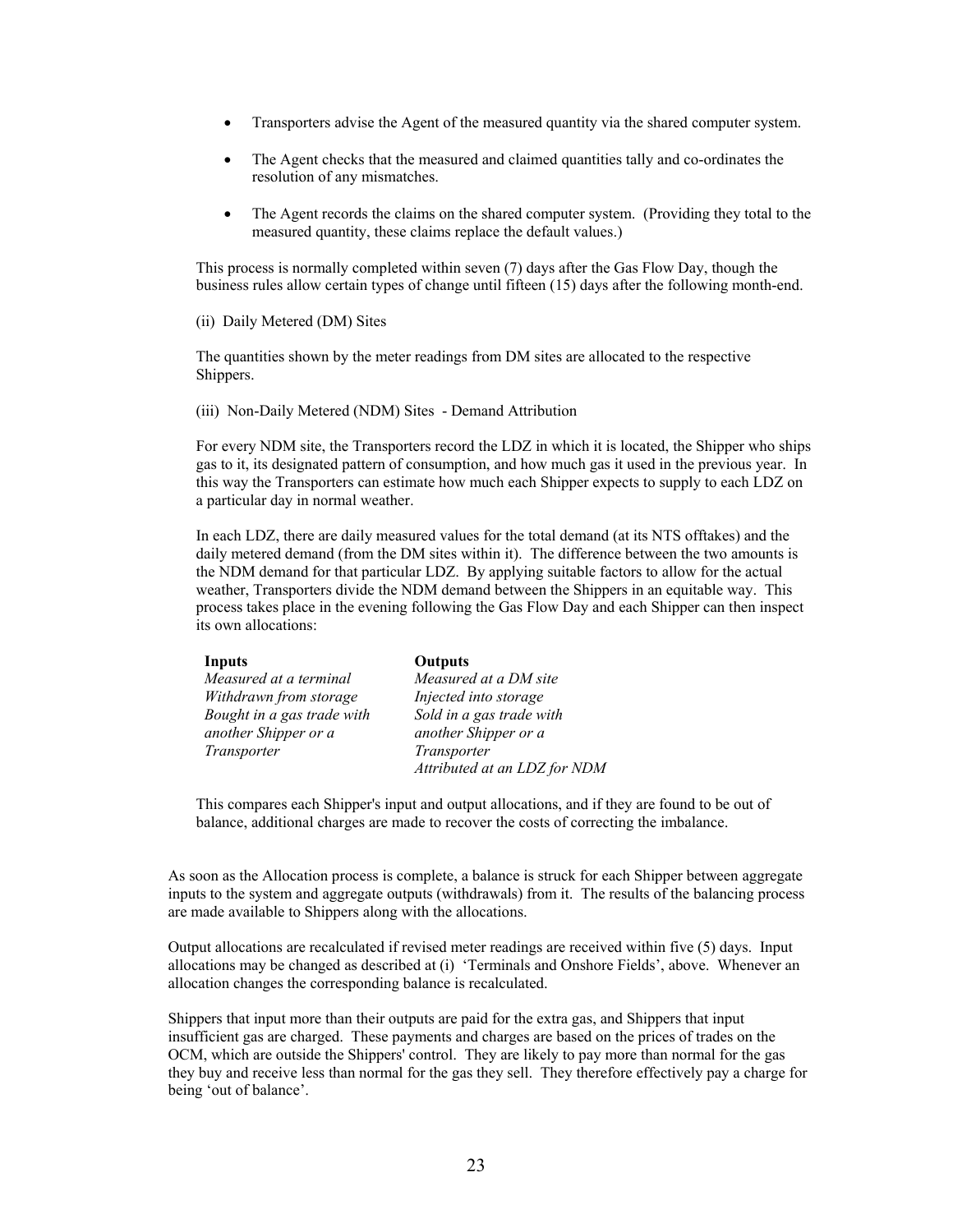#### (c) Invoicing

Each month the Transporters produce detailed invoices for the various types of charge which Shippers must pay. The invoices are delivered to the Shippers electronically via the shared data network (IX Network).

Much of the data on which these charges and payments are based (e.g. allocations and balances) is made available to Shippers on the day following the Gas Flow Day to which it relates. These are not necessarily the final values as there may be an agreed period to allow for revised meter readings, claims, etc. However, this does give Shippers an early indication of the likely charges/payments and allows queries to be raised and resolved before invoices are raised.

The generating of the invoices follows a monthly cycle. Separate invoices are produced for the separate elements at different times throughout the month, spreading the administrative workload.

The volume of data in a typical invoice can be quite large, and the invoices are therefore transmitted to Shippers as electronic files. Shippers can then load these files into their own computer systems for validation and settlement.

(d) Reconciliation

The Demand Attribution formula gives an estimate of what was consumed at NDM supply points, but it is only an estimate. When an actual reading is taken at an NDM site, its value is passed on to the Transporters. With knowledge of the true consumption, it is now possible to compare attributed and actual consumption for the period since the previous reading and calculate the difference for large sites (an NDM reconciliation variance).

Smaller NDM supply points are not individually reconciled. Instead they are reconciled in aggregate within each LDZ. The calculation is based on the difference between the total LDZ demand and the energy billed to other sites in the LDZ.

If datalogger readings are not received within five (5) days, the corresponding charges are based on a default value. Therefore, when the correct value is received, a DM reconciliation adjustment is raised. DM reconciliation adjustments are also made where meter readings are found to be in error.

#### (e) Charging

Except where stated, the Transporters calculate charges each day. These charges include:

- Capacity for entry, exit and LDZ capacity.
- Commodity for transporting gas within the NTS and LDZs.
- Customer for activities associated with supply points.
- Capacity overrun (monthly), flexibility overrun or supply point ratchet (monthly) when a Shipper ships more than its capacity entitlement.
- Scheduling based on any difference between the nominated and delivered quantities.

Some transactions may result in either payments or charges:

• An imbalance caused by supplying too much gas produces a payment; supplying too little gas creates a charge.